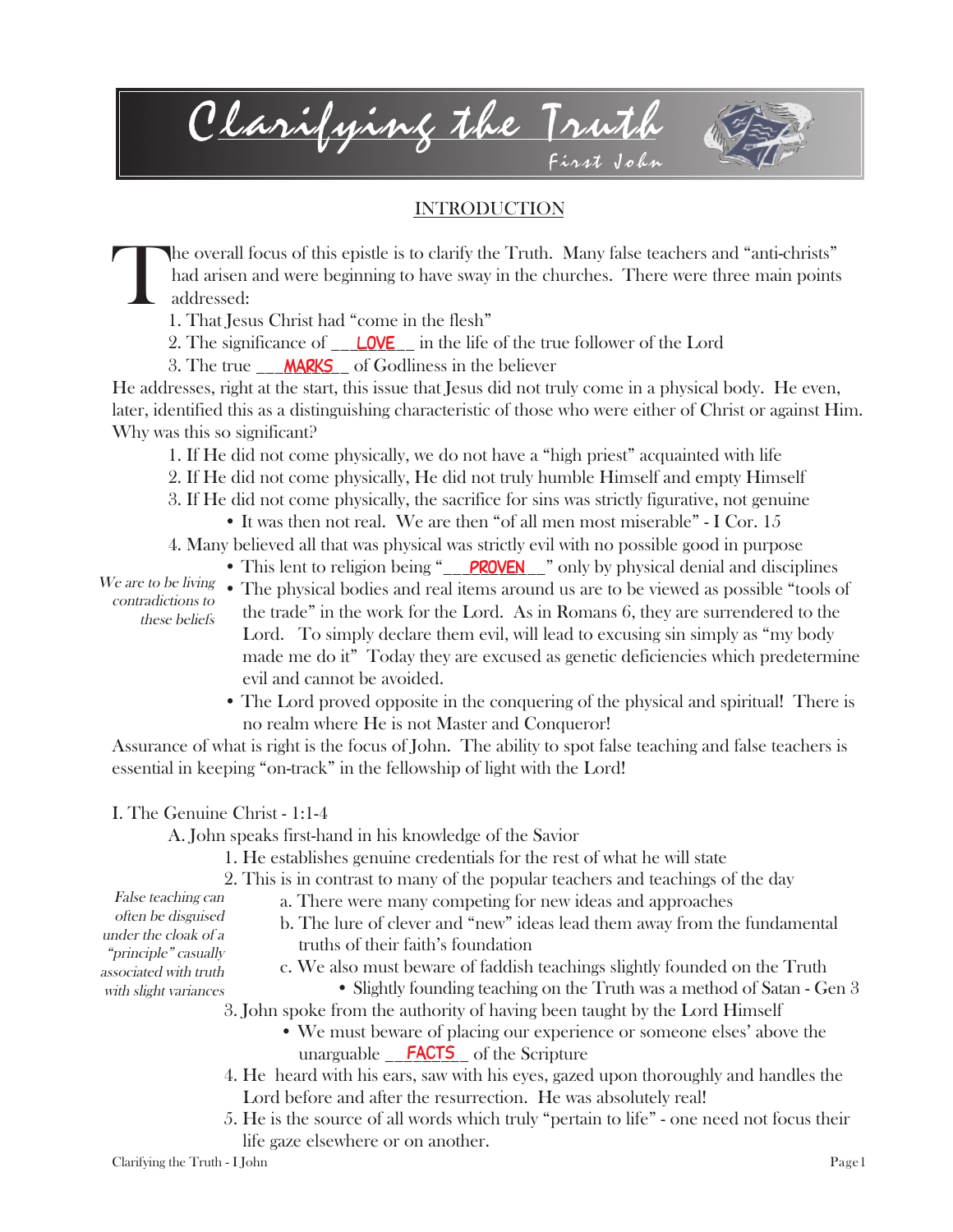- B. Genuine Fellowship with Christ
	- 1. First, understand the process of the revelation of the true "Truth" vs. 2
		- a. The life (of Christ) was manifested "made apparent" by the work of God
		- b. It was <u>STUDIED</u> \_\_\_\_\_ (seen stared at; examined) time proved it more
		- c. The impact was so strong, it led the apostles to act openly as witnesses
		- d. The truth is then "declared" announced openly, without reservation this life that so changed their lives (this then leads to the cycle beginning again - we manifest it, it is studied and converts are created!)
	- 2. Second, understand the purpose of this revelation of Truth vs. 3-4
		- a. Truth is taught and emphasized (CLARIFIED ) for fellowship
			- (1). Fellowship is partnership fellow laborers (work and progress are hindered by disagreement on the Truth)
				- It sets the priorities for a group (what will be most important)
				- It defines the purposes and **GOALS** of the group
				- Without unity on Truth, labor is either strained or lacking

(2). Fellowship is agreement - harmony (blending others in accord)

• Clarifying the Truth is to be a unifier in purpose (if Truth is compromised, there may be a pseudo fellowship with shallow roots - thus, little "winds" and "storms" will topple them)

b. Truth is clarified to enable fellowship with God and Christ

- (1). The goal is not to lead others to agreement with me
	- (2). Others are edified when drawn (correctly) into agreement with God
		- The danger of false counsel or teaching is not just the ignorance it brings, but that it causes disagreement with the ways and will of God (thus the warning of James 3:1)

c. Truth is taught and clarified to satisfy and maintain one's "calm delight" - joy

- (1). Without it, there is that sense that "something just isn't right"
- (2). Daily dwelling (meditating) on the truth keeps us "
STEADY
"

#### II. The Genuine Fellowship of Light - 1:5-10

A. Understand the fundamental nature of God - vs. 5 (this is the summation of the message) 1. God is "light" - He is flawless in purity and righteousness

- a. "He is perfectly pure, without any admixture of sin. He has all knowledge, with no admixture of ignorance on any subject. He is infinitely happy, with nothing to make him miserable. He is infinitely true, never stating or countenancing error; he is blessed in all his ways, never knowing the darkness of disappointment and adversity." Barnes
- b. In Him is NO darkness at all no impurity, no ignorance, no error

2. He is not to be associated with any "speck" of darkness (sin, no \_\_\_\_\_\_\_\_\_\_\_\_\_\_\_) variance

B. The five "if's" in clarifying those in "fellowship" (harmony) with God - vs. 6-10

1. If we say... that we are in partnership (agreement) with Him but walk differently

a. Profession does not equal progression! (walking is moving ahead) As we are changed with

b. Our walk will be changed (altered) by our fellowship (as the goal) with God our fellowshipping with those of this earth

c. We are not at liberty to keep on walking wrongly! - we would then be not

doing the Truth - we are hypocritical, not practicing what **DEFINES** us

2. If we walk... in the light as demonstrates His character

- a. We THEN can have true fellowship with each other I Cor. 15:33 - what corrupts
- So, harmony is found in Christlikeness, not in the flaunting of our individuality!<br> $P_{\text{age}2}$ good manners?  $Clarifying the Truth - I John$

of conduct clearly defined, there is harmony

It standardizes the "setting" for fellowship; with a code

We must not be in pursuit of a "truth" that agrees with "me", but the Truth in agreement with God... what actually is the right!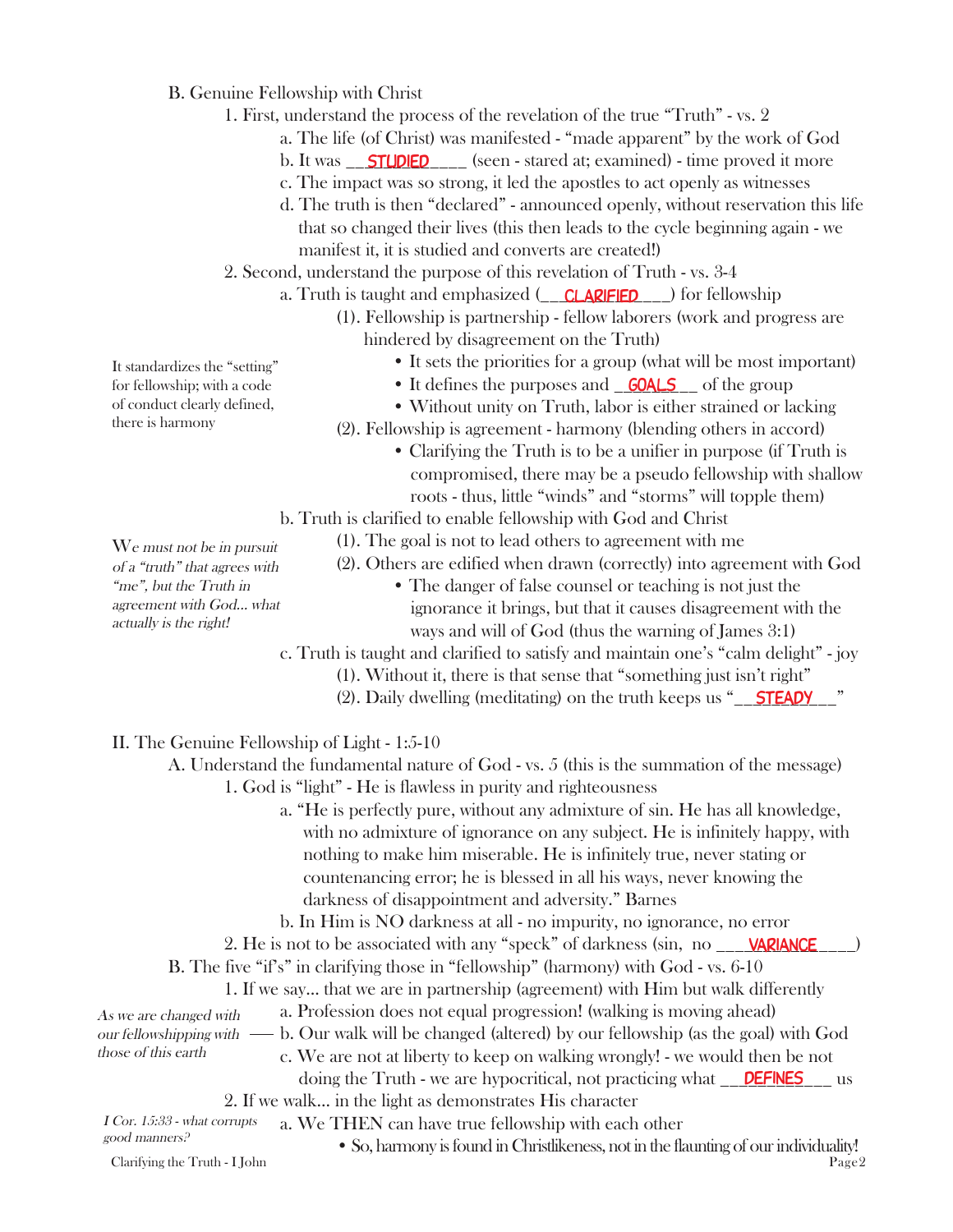- b. To walk ( $\pi \epsilon \rho \pi \alpha \tau \epsilon \omega$ ) is to "deport one's self" and "to live at large" vs. 7
	- It is our \_\_**GENERAL** \_\_ walk of life (what characterizes us)
	- It is where we are focused to head
	- c. It is our character (what we are even when \_\_<mark>\_ALONE</mark> \_\_\_)
		- It is that indelible mark upon the life which prohibits forsaking
		- It is the antagonizing frustration with personal inconsistency
	- d. Our walk (at large) in the "light" is best identified with our communion with the Lord (our daily conversing with Him)
		- Measuring our "walk" with His revealed walk in the Scripture (others become dependent upon others to dictate their walk and are easily mislead)
		- Paul instructed Timothy to be "up to his ears" in staying focused
			- (1). I Tim. 4:13-15 focus on reading, exhortation and doctrine
			- (2). What is done in private then is seen by others (profiting)
	- e. We then can have "fellowship" seeing as how Christ's blood cleanses us
		- I am not condemning of a brother, seeing his sin as covered
		- I am not condemning <u>SELF</u> seeing my sin is covered
		- Without His blood, we would not know genuine fellowship (based in an everlasting contentment found in the one we are uniformly indebted)
- 3. If we say... we have no sin vs. 8
	- a. If their is a belief that one does not sin...
		- That they do no wrong
		- That what others see as sin they can **EXPLAIN** away as not being sin
		- b. They are self-deceived (they do not really know themselves) or are not honest
			- "...he who maintains that he is wholly sanctified, and lives without any sin, shows that he is deceived in regard to himself, and that the truth, in this respect, is not in him." Barnes
		- c. "...the truth is not in us."
			- They do not speak the truth of themselves on this matter
			- If they are so blindly arrogant concerning themselves, how can they be <u>TRUSTED</u> on other matters?

4. If we confess... He is faithful... - vs. 9

- a. We need not fear the admission of guilt!
	- "confess" οµολογεω assent, agree with God concerning
	- Call it what God calls it (boldly stating the truth) this is only practical seeing as how it lends to the ongoing fellowship with God (as with earthly relationships, when we have done wrong and deny it, communication is avoided, knowing the problem is on both minds)

b. Because, we are confident in the continual forgiveness and cleansing

- He is trustworthy to have sent it away (let it go) (faithful)
- In His rightness he forsakes it because of Christ (just)
- We are assured we are clean from our wrongness (we need not fear it or be given to defeatism because of it)
- c. The emphasis is to be honest with ourselves and about ourselves
- 5. If we say... we have not sinned vs. 10
	- a. There were those who denied ever having "sinned"
	- b. These must call God a "liar" to hold to such a claim
	- c. His word is not in them (they are wrong!)

We are not "truly" defined by how people perceive us

Practically, it can be seen in the multitude of battles of the mind and soul stemming from the unending onslaught of the enemy... in that there is the battle!

Proverbs 20:9 "Who can say, I have made my heart clean , I am pure from my sin?"

Beware emanating the air of perfection! - James 5:16 (idea is to acknowledge "side-slips")

Do not "risk" Christian

fellowship or fellowship with the Lord trying to cover wrong (pride)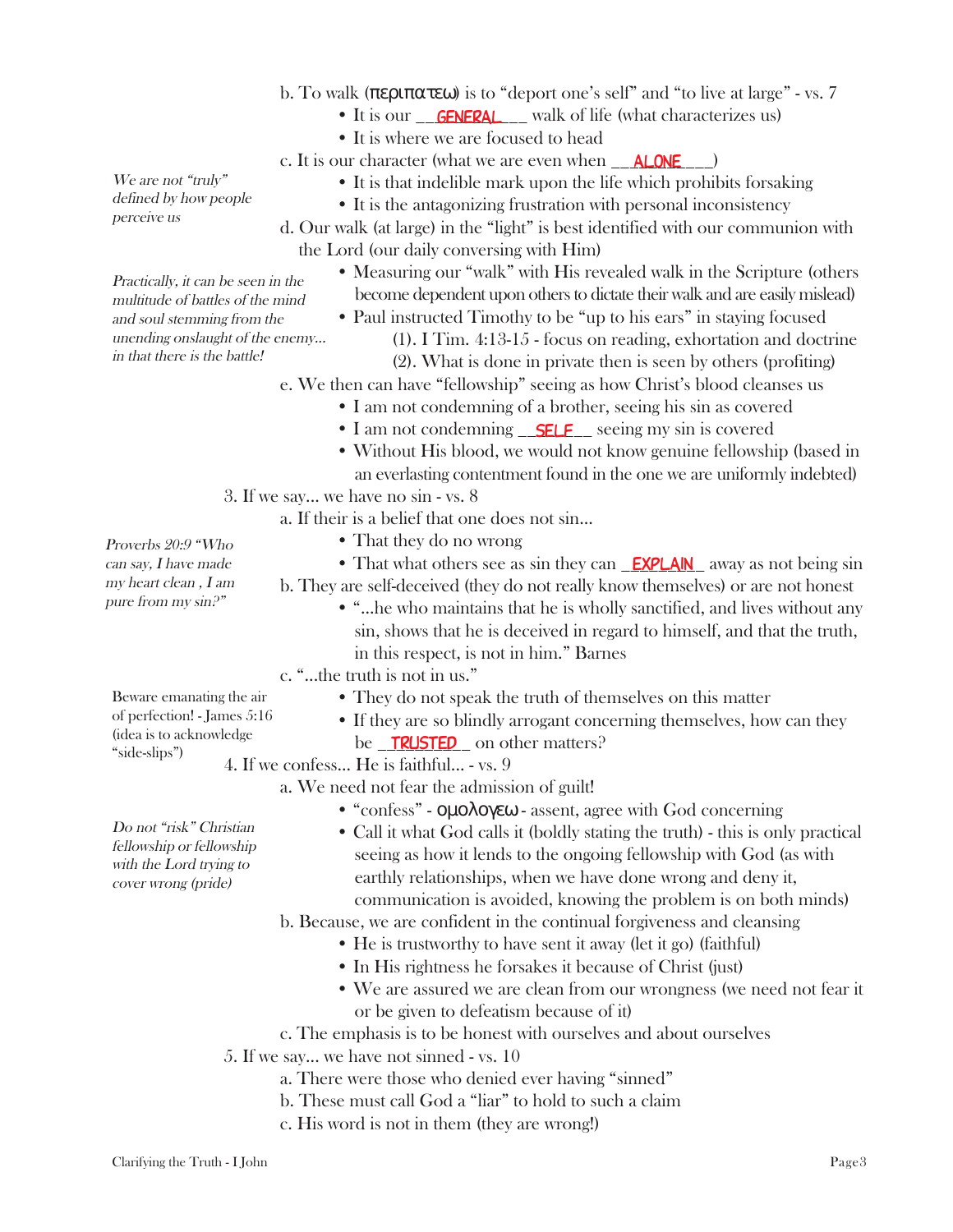### III. The Love of God "Perfected" - 2:1-17

A. The desire of the true believer - vs. 1

- 1. The emphasis is not the forgiveness of God as much as the love of God
	- Focus solely on the release from sin will lead to over emphasis of love
- 2. The forgiveness is clarified to motivate to obedience (loyalty!)
	- Again, a Christian can sin, but the objective is to focus on responsibility
- 3. If we sin...
	- a. If we "miss the mark" the idea is to not share the "prize" or "portion"
- The "if" idea is important to note: it communicates the possibility more than the probability!
- The idea being the planned goal was not reached, thus something (opportunity, responsibility, reward) is lost
- b. "... we have an advocate with the Father"
	- (1). One called along side at a "hearing"
	- (2). One who speaks for the defendant (on their behalf)
	- (3). Though, this advocate does not seek to prove innocence
		- We are openly declared guilty (worthy of sentence)
		- The merits of the "case" rest solely on the merits of Christ
		- The defendant has no merits which lend to covering guilt!
- c. "... Jesus Christ the righteous." (the innocent) flawless
- 4. So, does the Christian desire to live in sin?
	- a. II Cor. 5:14-15 We are "constrained" by His love for us
	- b. Literally, the believer is "pressed" (held together)
		- The focus of what was done overwhelms the believer
	- c. This naturally leads (as the text indicates) to not live for or to self
- B. The confidence of the erred believer vs. 2
	- 1. This righteous Jesus is the "propitiation" for our sins
		- a. He is the supreme satisfier of the debt charged against us
		- b. He is the appeasement of the rightfully deserved wrath and judgment of God
	- 2. This does not lend to a desire (freedom) to sin more
		- a. As believers we are motivated to please (reward of fulfilled duty at all costs)
		- b. Though promised covering of future failures (before GOD) we do not want
		- to surrender to sin (as a life characterized by defiance)
	- 3. The satisfaction was accomplished for the "world"
		- a. This cannot be for the world as "every person" else all would be saved
		- b. The idea is of all inclusive (gentiles (the world) and the Jews)
- This was only done through Christ (He told to go to teach all nations) C. The first "evidence" of truly knowing God - vs. 3
	- 1. To know if we really know Him (if we understand His way versus our perception)
		- a. Am I self-deceived (God is "managed" by boxing Him into my ideas and terms)
			- b. The enemies of the day were the Gnostics
				- That salvation was knowing God (intellect)
				- Others came (later) in reaction, stressing that salvation was more the experience than the knowledge
				- Both led to an unavoidable emptiness
		- c. We know that we know Him if we "keep" His commands
			- "Not faultless conformity, but hearty acceptance of, and willing subjection to, God's whole revealed will..." JFB
			- The idea of keep is to guard and hold dear (idea of loyalty)
			- The grief of sin, to the believer, is not to be the "punishment, but the personal awareness of their disloyalty!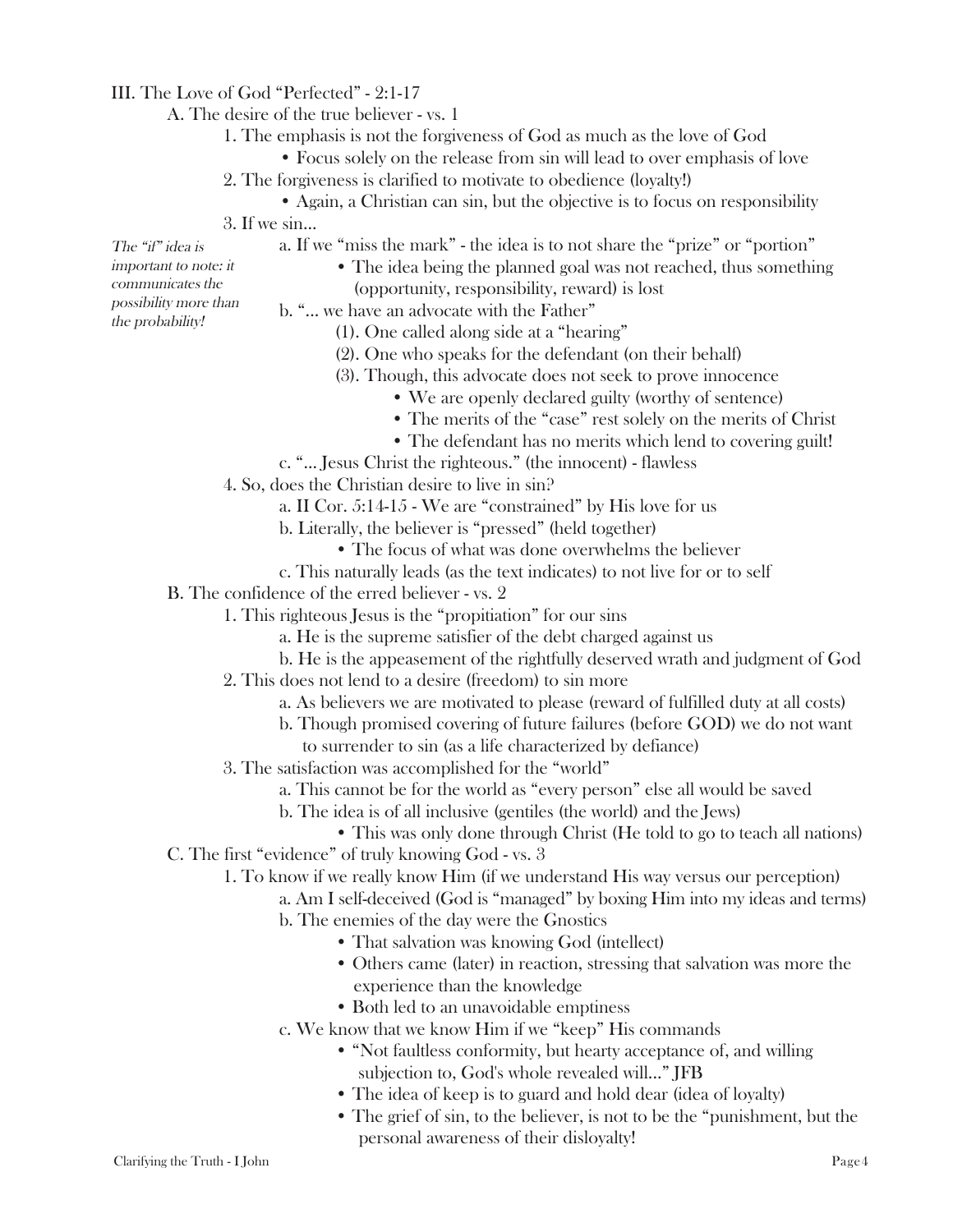- 2. A clear picture of those who profess and do not possess vs. 4
	- a. A person who outwardly states his knowledge of God
		- There seems to be an emphasis on wanting to inform others of what is otherwise **LINAPPARENT** in their lives
	- b. But if they do not "keep" his commands...
		- (1). If they do not guard (cherish) and hold to his instruction
		- (2). These are outright liars (knowingly trying to deceive)
		- (3). The Truth is not in them "It means that truth should be sought, not from the man who has intellectual qualifications alone, but rather from the man whose claim to know spiritual things is backed up by godlike conduct. Unless there is observable godliness, such a man's teaching about God should be distrusted." - J.M. Boice
- 3. Those "keeping" His word have the love of God "perfected" in them! vs. 5
	- a. That is their love for God is " **COMPLETED** " (proven evidence) in obedience
		- This was the stressed point of our Lord John 14:15 "If ye love me.."
		- Spoken love carries no real weight without active evidence (love professed must be proven - love actively seeks opportunity to be proven!)
	- b. Also, their love for God is matured (it grows in strength and knowledge)
		- The results of obedience solidify future commitment (proof) as an adult has more confidence in life having experienced more
	- c. Obedience to His word settles our assurance of being in Him (those faltering

in their obedience to the Lord tend to **STRUGGLE** with assurance of salvation)

4. It is our obligation to "walk" as our namesake walked - vs. 6

- a. The walk must match the talk to be genuine
	- b. The goal is to "walk" (conduct one's life) as He was characterized
		- (1). His priorities become my priorities (the "reputation" of God before man, the physical and spiritual needs of the truly needy and humble, etc..)
		- (2). His submission to the Father in all things, even the cross Php. 2:8
		- (3). The goal becomes to  $\sqrt{\frac{M/M/C}{m}}$  His daily life conduct and speech
	- c. "But unless the experience includes a setting of the affections and will in the direction of the moral principles of the Gospel, it is no true experience of God, in any Christian sense." C.H. Dodd

D. The second "evidence" of truly knowing God - vs. 7-11 - love of brethren

- 1. In general, what he states is not new (love was to be expected) vs. 7
- It has been around since the "beginning" so we are without excuse to neglect it 2. The newness of the instruction to love was in Christ - vs. 8
	- How He demonstrated, taught and lived it (He lived for others, not self!)
	- It was not convenience based (love is best seen in the inconvenient)
	- We, through His example have light (purpose, plan geared to love of others)
- 3. He who claims enlightenment and yet hates his "brother" is still in darkness vs. 9
	- Hate is seen in detesting (despising, belittling and  $\overline{\text{NEGLECT}}$ )
	- The opposite to love is not just angered hatred but also is apathy (not caring)
- There is a blindness (to the needs of others and their own sorry state in life) 4. Those loving their brothers are in the light, thus no stumbling! - vs. 10
	- They see upcoming pitfalls (of bitterness or deep seated anger) and avoid it
	- Their love for others removes potential pitfalls in their relationships
	- Strict self-focus is the source of most breaks in friendships or potential ones

Beware those who tell what to do while avoiding the "doing of it" themselves!

This is why believers do not turn on God in hardship... their love debt realized welcomes opportunity of reciprication

"Love worketh no ill to his neighbor: love therefore is the fulfilment of the law" - Rom 13:10

> Satisfying love is found in the giving of ones's self without

focus on personal interests or gain! Gifts and talents are have no purpose without

others in which to invest! - I Cor. 13:1

- 
- 
-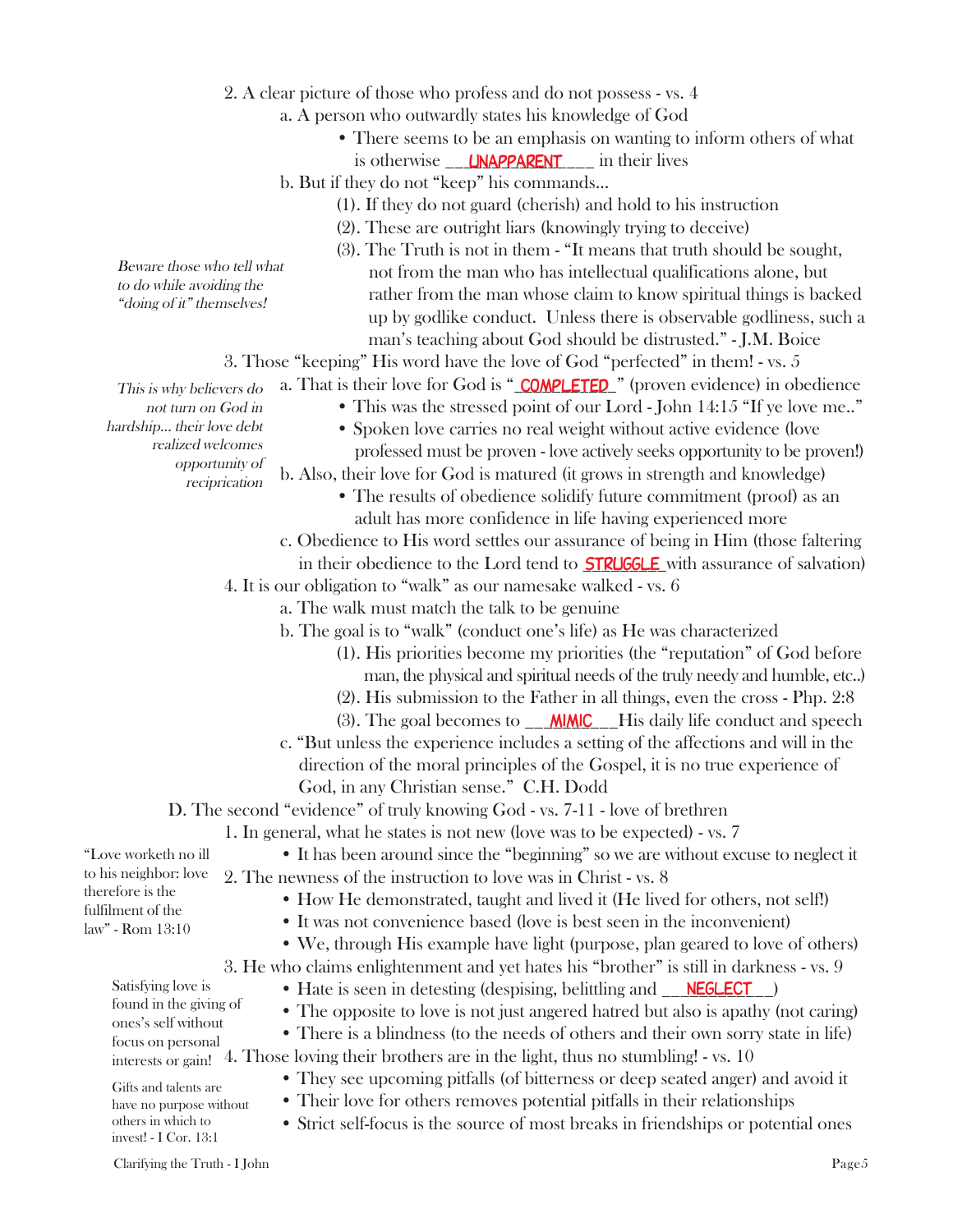- 5. Those who remain as "haters" are in darkness vs. 11
	- a. Seeing they are "in darkness" we know they never left
	- b. They walk in darkness (they do not see things as they really are)
	- c. Thus, they do not know where they are going now and eternally
		- This blindness, practically, can be seen in their self centeredness
- E. All believers are included in these instructions vs. 12-14
	- 1. "Little children" are motivated knowing their sins are forgiven vs. 12
		- a. There is some debate as to whether this is figurative (though, it seems reason able to take it literally seeing other age groups are addressed)
			- b. They are to be encouraged to \_\_\_\_\_\_\_\_\_\_\_\_\_\_\_\_\_, knowing this fact
				- "...there is nothing which will tend more to make a child obedient hereafter, than the fact that a parent freely forgives the past." Barnes
				- They are not to have a defeatist attitude in light of these passages
	- 2. "fathers" are motivated knowing the "proof" of the rightness of the Lord Jesus vs. 13 a. These had seen the work of God in Christ as genuine
		- b. They know it is wrong (and futile) to dispute clear responsibility to follow
		- 3. "young men" are motivated by victory (success in the cause for which they live)
			- a. They have "overcome the wicked one"
				- •The Word of God lives in them (exists, grows and controls)
				- b. They were "strong" in the prime of life (natural energy and zeal)
			- c. It's like saying, "Be \_\_\_\_\_<del>TOUGH</del> \_\_; act like a man and take it!"

F. Do not be distracted by what the world offers - vs. 15-17

- 1. Love not the world that which the godless system loves
	- a. What is it that makes up this use of the word "world"?
		- (1). The lust of the flesh catering to indulgences (the pursuit of a life of ease and convenience, seeking **FREEDOM** from responsibility)
		- (2). The lust of the eyes covetous, wanting what I see (the life focus of searching out what pleases me and obtaining it at highest cost)
		- (3). The pride of life living for the exaltation of "me" (the life pur pose of self-glory and self-service each "seeking his own" most often at the cost of others)

b. The love of the Father cannot be in him - there is no **ROOM** with self love

- To love the Father is to love what He loves (or, at least, be headed there)
- c. Love of the world is seen in being driven by its dictates (love what it loves)
- 2. All of it is temporary vs. 17
	- a. What society claims as essential, "passes away" as what was truly needless
		- An the "craving" for it passes also (the lust thereof)
	- b. It is important to beware what we admire
		- (1). It is usually what draws our attention
		- (2). It will be what claims our  $\frac{1}{\sqrt{10}}$  in the pursuit of it
		- (3). It will control much (if not most) of our conversation
		- (4). We will eventually bring " $\sqrt{\text{CONVERTS}}$ " to the cause (is it worthy?)
- 3. He who does the will of God (submits in cooperation with it) has a lasting labor!
- 4. All of this braces the Christian for the onslaught of "antichrists" to come
	- a. It is not feasible to try to sway the fulfilled soul from its place
	- b. Those seeking their own will be easy prey (needing fulfillment)
	- c. Those unaware of the will of God are easy prey (untaught)

as they are forgiven, so they forgive

Children, don't be discouraged with growth and,

Fathers, maintain and endorse confidence in the "cause"

Young me, answer the call to duty!

"world" in this case is defined as the antigod philosophy and the agenda

to pull all into it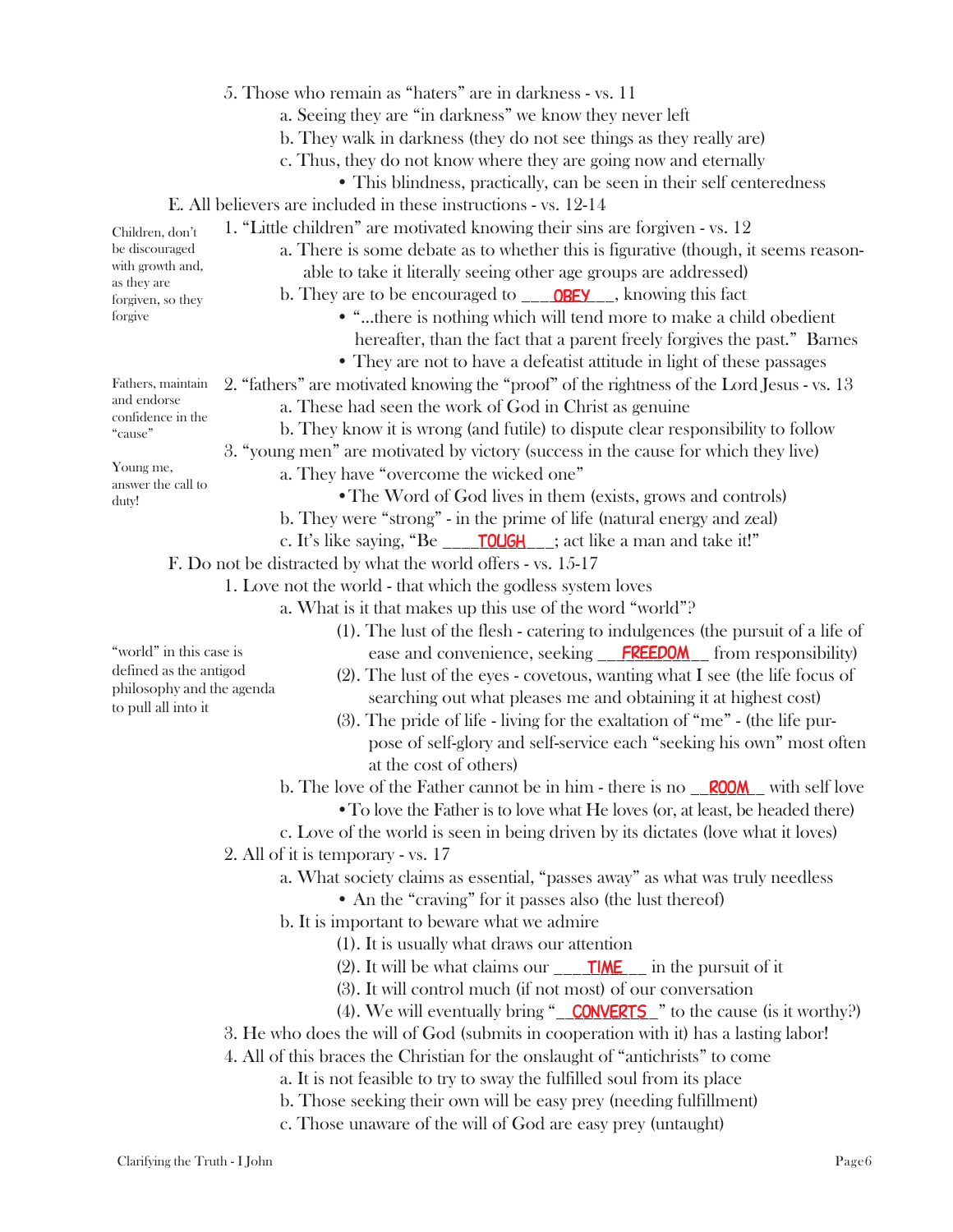IV. "The Antichrists are Coming!" - vs. 18-27 (Truth, as the third evidence of salvation) A. It is the "last time" - the final age of the earth - vs. 18-19 1. It is characterized by antichrists culminating in the "Antichrist" of Revelation a. Antichrist is one opposed to Christ (they are openly against Who He is and all He teaches and stands for) b. Antichrist is one who stands in the <u>STEAD</u> of Christ - as replacement (1). Carries the idea of improvement over the Lord (2). Carries the idea of the \_\_\_\_\_\_\_\_\_\_**NCOMPLETENESS** \_\_\_\_\_\_ of the Lord 2. There is an expectation of many (infiltrating, of all places, the church) 3. What they do - identifying them by their actions a. They "went out from us" - they were considered part of the body of Christ b. They "were not of us" - they did not believe as we do • Our faith in Christ and His work is the bond of unity (not our "alikenesses" or our personalities, class, families, etc...) c. Perseverance in the faith is the ultimate evidence of salvation (1). A Christian is chiefly marked by his/her faith in Christ Including to self  $\_\_\_\_$ (2). The "falling away" is the redirecting of this "faith" to another (3). If they were of us (the body) they would have remained d. As the Gnostics, they emphasize intellect over faith (through reasonings) • True teachers continually redirect to Christ (this is our calling) e. But, "... they went out..." - to be "exposed" - (made apparent) (1). If they cannot take over they will leave (need to be resisted) (2). They seek out \_\_\_\_\_\_\_\_\_\_\_\_\_\_\_ to join "the cause" converts • They are doubt causers and faith robbers B. Do not fear being led to apostasy - vs. 20-26 1. We are "anointed" with the Holy Spirit (indwelt and directed) a. It is an unreasonable to fear \_\_\_\_\_\_ MISSING \_\_\_\_\_ the Truth b. John wrote with confidence that they knew these things (1). The enemy, will induce a lack of confidence (faith) in the truth (2). Be assured, there will be that underlying insight to alert when something is wrong (in teaching, **EMPHASIS** \_\_\_\_, or direction) 2. "No lie is of the truth" a. "No form of error, however plausible it may appear, however ingeniously it may be defended, and however much it may seem to be favourable to human virtue and happiness, can be founded in truth." Barnes b. It is that sense in us that contradicts the seeming logic of a lie (1). As with any passing fad it will pass away (2). The acting out of it in life will prove its deficiency c. Do not fear to stand against a popular trend when you know it is wrong! 3. The heart of the lie was in the denial (lessening) of Christ a. To deny Christ is to deny the Father altogether • Thus, they key to staying in tune with truth is the emphasis of Christ b. The idea of "deny" is to contradict (oppose in belief, word or deed) 4. The key is to "remain" with the truth taught at the beginning (fundamentals) a. Established foundations are cross **\_\_\_\_\_COMAPRED** to all else that comes after b. Truth does not change but we (our perspectives/circumstances) do • The truth that all our dependence is on the perfect work of Christ in our stead is foundational to keeping us on track and properly dependent! Two "earmarks" of heresy! Revivalists redirect and remind to restore! Sin acts as its own "punisher"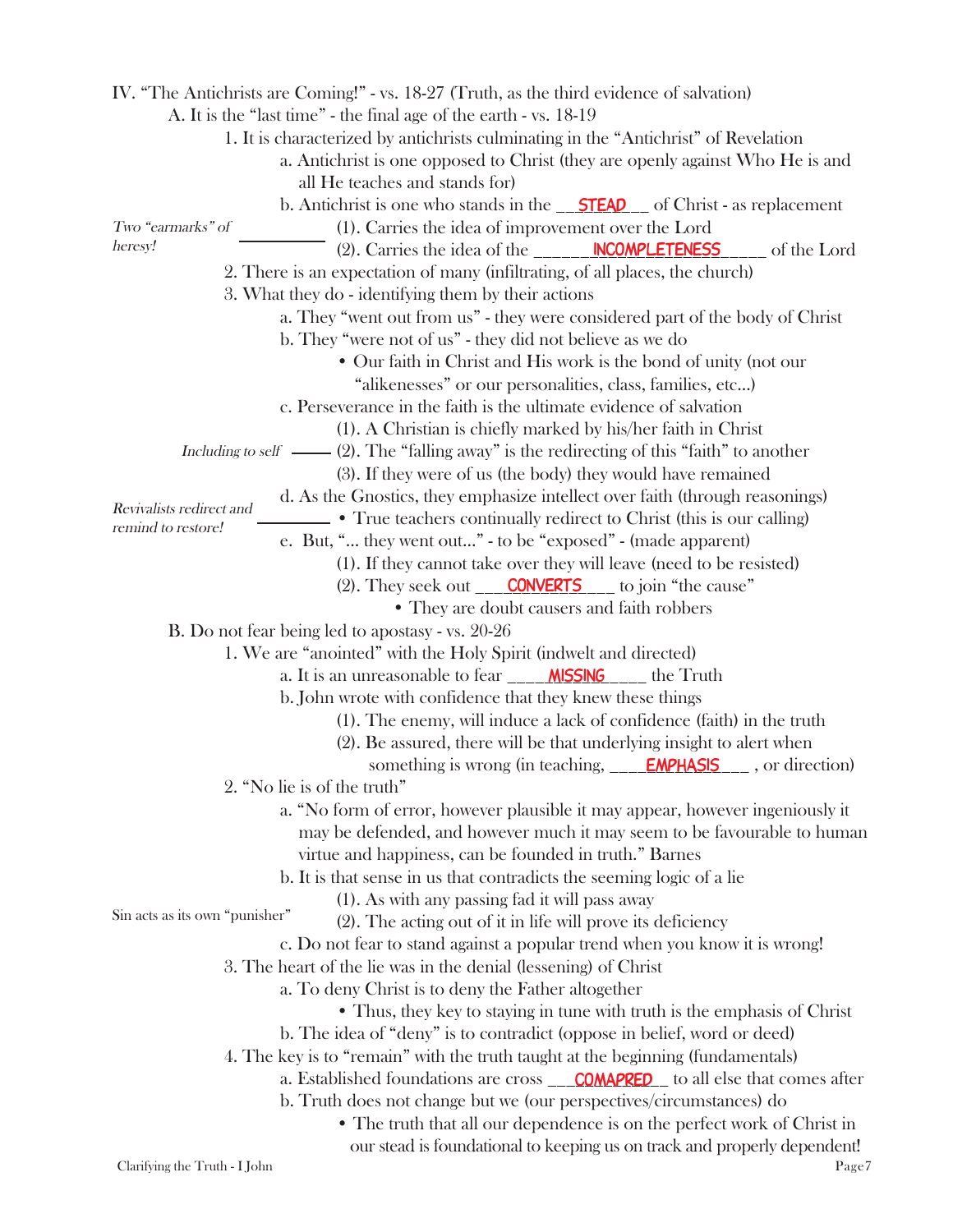- 5. The Gnostics sought to lure them away from dependence on the work of Christ vs. 24-26
	- a. Beware the teachings which place the main focus on man (his strength)
	- b. Beware the teachings which de-emphasize the "promise" of eternal life
		- (1). Believers do not live for " $\sqrt{\frac{NOW}{n}}$ "
		- (2). Our view of daily decisions and happenings is to be "with eternities' values in view" (distractions from the guarantee of eternal life will redirect us)
	- c. John wrote to reiterate the expectation of false teachers to come their purpose, whether conscious or not, is to literally cause us to "\_\_\_\_\_\_\_\_\_\_\_" roam
		- Beware lest you be "spoiled" Col. 2:8 through philosophies...
		- II Pet. 2:1-3 ... "make merchandise of you" literally through "moulded words" - containing an artificial message resembling the truth
- C. They are to be taught of God not by man (concerning these things)- vs. 27-29
	- 1. The Gnostics were teaching from a humanistic perspective (humanistic reliance)
		- These were to "popular" traveling teachers of the day
	- 2. With the Spirit (and now His word), we are properly led ( we stray off course when
	- we follow newfangled ideas not supported or \_\_ **LOOSELY** supported on Scripture) 3. So, we follow the Spirit's leading as taught in His inspired Word
		- a. Proper teaching is associated with \_\_\_\_\_\_\_\_PERSEVERING \_\_\_\_\_\_ (in the Lord)
			- Even in the midst of trouble, one cannot fathom fully forsaking
			- b. Proper teaching leads on to a confident anticipation of the Lord's coming
				- Not as those who will "cower back" (ashamed) at His coming
				- It builds confidence of the work of God at work and a mode of thinking that leads to heaven's citizens acting like while still on the earth!
		- 4. God's truth will bring the proper pride at His coming (that it is now proven "to the eyes" that it was always right) - faith is made sight
	- 5. Seek the "righteous" to be your teachers vs. 29
		- Great teachers are often far from the best teachers; those who evidence Godly fruit (evidence of His working) are to be sought out knowing that righteousness is solid evidence of being a child of God (they must practice what they preach!)

# V. Living Like a Child of God - 3:1-10

- A. Stay focused on the privileged position vs. 1
	- 1. "... what manner of love..." literally, from what \_\_\_\_\_\_\_\_\_\_\_\_\_\_\_\_\_\_\_\_\_\_\_\_\_ ?
		- a. Where else would you see such a benevolent bestowment?
		- b. We, who rebelled, became enemies in thought and act, could be received
			- No other act could nobility demonstrate than the taking of a peasant beggar, and not just give him his needs, but to take him into the family with all the wealth an privilege it provides!
	- 2. We still cannot fully fathom what is yet to come (what we will be like) perfect vs. 2
		- a. We will be like Him (as we strive to be now) this is a comforting promise,
			- that we will, one day, reach the goal of Christlikeness
		- b. Till then, we strive for this it is inspired by "seeing Him as He is"
			- Thus, the more we study and observe the Lord, we become more alike
	- 3. Everyone who truly anticipates this, responds with a purifying preparation
		- a. It is not normal to expect company and leave the house messy
		- b. It is not Christian to be led with the thought to just <u>PUT IT OFF</u>

The glories of the earth are few and temporal... why then do we spend so much of our lives in the pursuit of them?

Proper learning (of truth) is evidenced in a heavenly philosophy of life infiltraing all that we do. False learning is evidenced in a temporal outlook on life causing one to seek the praise and comforts of this world more than God's praise and comforts!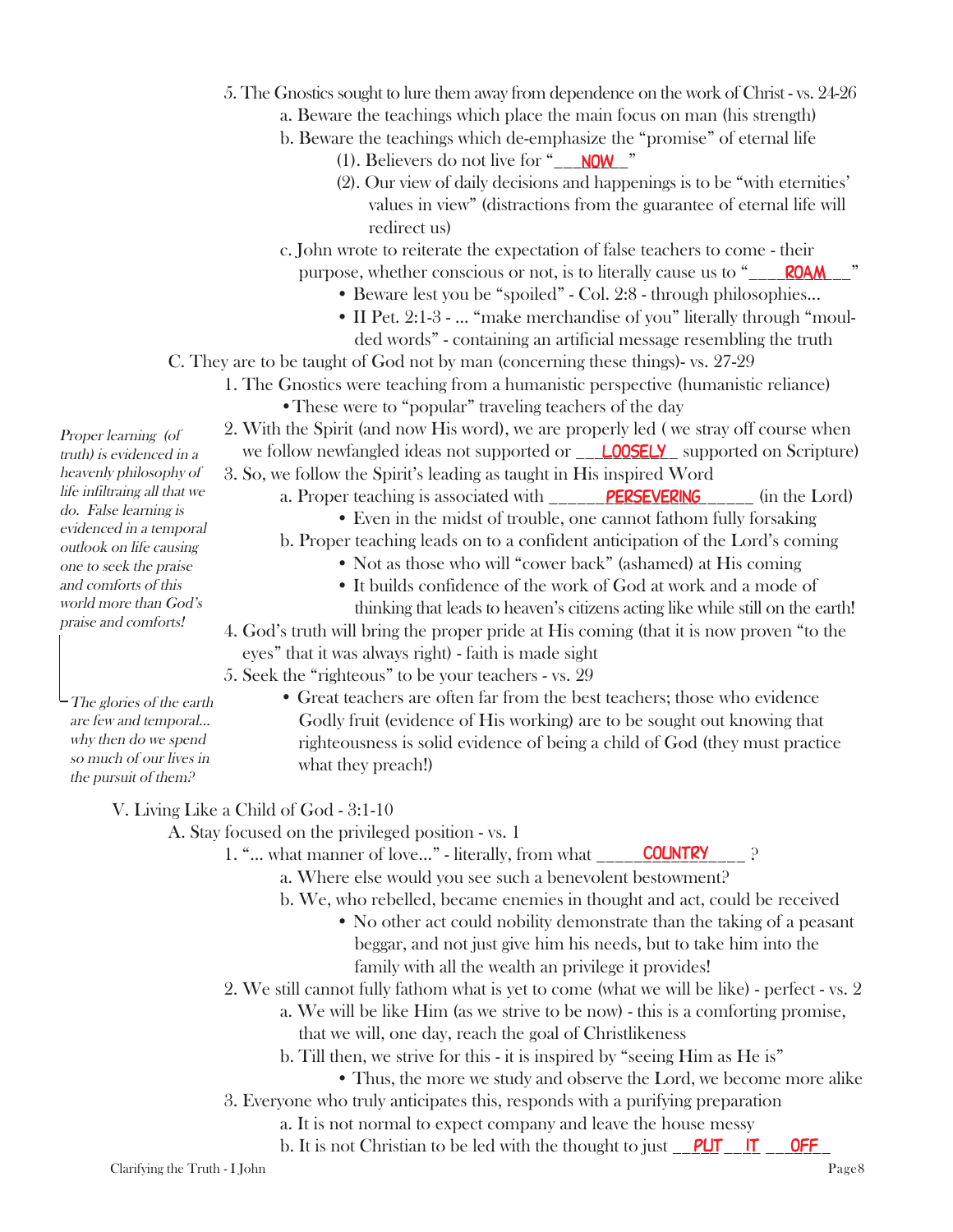- B. Stay focused on who you really are vs. 4-10
	- 1. What sin really is vs. 4
		- a. Literally those who are "missing the mark" are those acting lawless
			- (1). Those falling short of the standard (not measuring up to expectation)
			- (2). Those missing the "prize" (opportunity) do so when they "leave off" the set standard (the moral guide)
				- This is the ultimate "chastening" of sin for the believer a
				- yielding to disobedience leads away from **OPPORTUNITY**
		- b. The believer obeys to be apart of the "action" the highest prize of any believer is the participation in the fulfillment of God's working!
			- Sin carries with it the dread (shame) of \_\_\_\_\_\_\_\_\_\_\_ \_\_\_\_\_\_ MISSING OUT
			- (Moses missed the entry in the promised land; Saul missed the monarchy)
	- 2. What it really means to "abide" in Christ vs. 5-6
		- a. Christ came to "bear away" all our sins (He was made flesh for this purpose)
		- In Him was absolutely no sin (what defined Him as Holy of Himself)
		- b. Those who "abide" in Christ literally, "are not sinning"
			- (1). Sin is not what I am (it does not " $_FIT$  " who I now am) • I am no longer the person I was before Christ
			- (2). It (sinning) does not define the believer "If a man deliberately and intentionally does wrong, he shows that he is not actuated by the
			- spirit of religion. It is true that when one does wrong, or commits
			- $\frac{1}{2}$  sin, there is a momentary assent of the will; but it is under the
			- $\infty$  influence of passion, or excitement, or temptation, or provocation, and not as the result of a deliberate plan or purpose of the soul."
			- (3). It would contradict who and what they are (as each sin does)
	- (4). It is the presence of the  $\blacksquare$  **BATTLE** that lends to "proof" of sonship 3. There is no such thing as an "evil Christian!" - vs. 7-8

a. Don't be tricked by those using salvation as license to sin (act however)

- (1). Liberty is freedom from having to fulfill the law for acceptance
- (2). Liberty is not a "free-for-all" to live contrary to our namesake!
- b. It will be seen in the "life basics"
	- (1). In my speech (its content, tone, and intent)
	- (2). In my will (what I am after my will or God's; do they harmonize?)
	- $(3)$ . In my " $\sqrt{2}$  LOVES  $\sqrt{2}$ " (what consumes the heart)
- c. He/she DOES righteousness they are active (versus, simply defensive!)
	- (1). We are more to be defined by what we do than by what we don't do.
		- What are we actively pursuing now? Is it more the removal of
		- something or the engrafting of what is better?
	- (2). It is easy to develop a life of "do nots"

In a determined fashion  $-d$ . A person "contentedly" living a life of sin is of the Devil - vs.  $8$ 

- As the Devil was characterized from our first encounter with him
- 4. Whoever is "born of God" is not a "sinner" vs. 9
	- a. Because His seed remains in them (they cannot "fall away")

| Heb. 6 shows         |
|----------------------|
| the hopelessness     |
| if it were           |
| possible that a      |
| <i>true believer</i> |
| could fall away      |

- "The idea is clearly that the germ or principle of piety so permanently abides in the soul, that he who is renewed never can become again characteristically a sinner." Barnes Free is a momentary assent of the will; but<br>  $\frac{8}{5}$  sin, there is a momentary assent of the will; but<br>  $\frac{8}{5}$  influence of passion, or excitement, or tempta<br>
and not as the result of a deliberate plan or pu<br>
(3). It
- b. We take comfort in the work of the Spirit "pricking" our hearts not having to

Clarifying the Truth - I John Page9

Paul in Romans 7:14-24 - "... it is no more I that do it, but sin that dwelleth in me."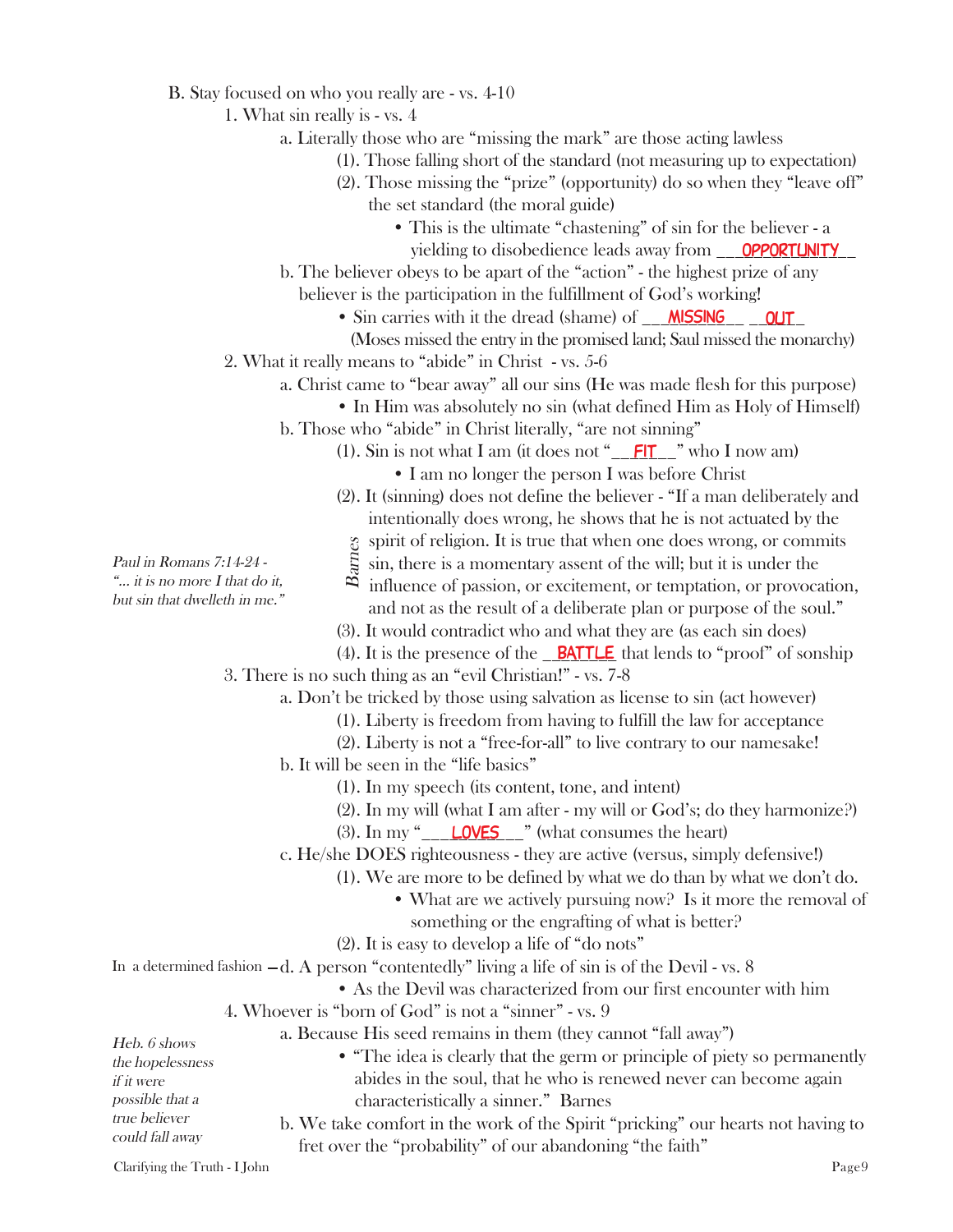|  |  |  |  |  |  |  | VI. Seeing the "Divinely-Infused" Love - vs. 11-18 |
|--|--|--|--|--|--|--|----------------------------------------------------|
|--|--|--|--|--|--|--|----------------------------------------------------|

A. The foundational command (message) - be loving each other (present tense) - vs. 11-12

- 1. It is an active obedience on our part (not just an "air") I Cor. 13
- 2. The "2-8-5" plan (Rick Lambert)  $\overline{\phantom{a}}$ 
	- a. 2 Actions our active "stance" with the "brethren"
		- (1). Be patient and enduring towards people and \_\_\_**CIRCUMSTANCES** 
			- "A serious follower of Christ cannot afford the luxury of being easily irritated. Frustrations and irritations are from the Lord, and serve as special guides to lead you toward being an **IMITATOR** of God."
		- (2). Be kind and constructive "Stop trying to withhold the punish ment other people deserve (in your eyes), and instead, give them something useful"
	- b. 8 Inward Evidences if we are really loving on the inside
		- (1). You will not be jealous (envious of others) this was the contrast offered by John in vs. 12. Cain hated (out of envy) his brother and literally "sacrificed him." Others are often sacrificed to "self-love"
		- (2). Enjoying helping other improve (vaunts not itself) versus insistence of others \_\_\_\_**ASSISTING** \_\_ me
		- (3). You won't feel the need to **BRAG** about yourself (puffed up)
		- (4). A drive to be an example, not the exception

Love of self figures on being the exception and can do whatever it likes

have them do unto you."

- "Divinely-infused love takes ordinary men and women, and causes them to become an example"
- (5). An inner drive to  $\sqrt{\frac{G|VE}{G}}$  (seeks not its own) not get!
- (6). You'll be surprisingly patient with the weaknesses of others
	- Driven not to "write people off"

It brings into reality the Golden  $-$ (7). You'll see a life as God sees it - thinketh no evil

- "God's love is that it replaces negative thinking and evil desires with positive, potential-bent thinking, and righteous desires. Rule, "Do unto others as you would
- Rejoice not in iniquity but (8). You'll see the positive possibilities as reality in the \_\_\_\_\_**MAKING** in truth
	- c. 5 Outward Results they come "because of" not to create!
	- Bears all things (1). Your focus will be so solidly set on God, that you will not be derailed by the abuse or offensive behavior of others.
	- Believes all things (2). You will be able to invest and help others without feeling like they took advantage of you.
	- (3). Positive anticipation will become your drive and passion as it relates to others (expecting the best in and about others) Hopes all things
	- (4). You'll become a champion for others because of your God-given strength in helping them achieve spiritual goals Endures all things
		- (5). You will be predictably  $\frac{\text{RELABLE}}{\text{RELABLE}}$ . Never Fails
	- 3. Beware the attitude of Cain vs. 12 (others must be sacrificed for my comfort)

B. Do not harbor the idea of being first loved to love - vs. 13

- 1. Don't be surprised by the "hatred" of the world
- 2. Don't stand (puzzled and troubled) at not being loved by others
	- If everyone waits for others to love first, there will be no love at all
- 3. Many become distracted and bitter at the bitterness of the world (but it is the self sacrifice of our Lord that is to be our focus) - Hated but He loved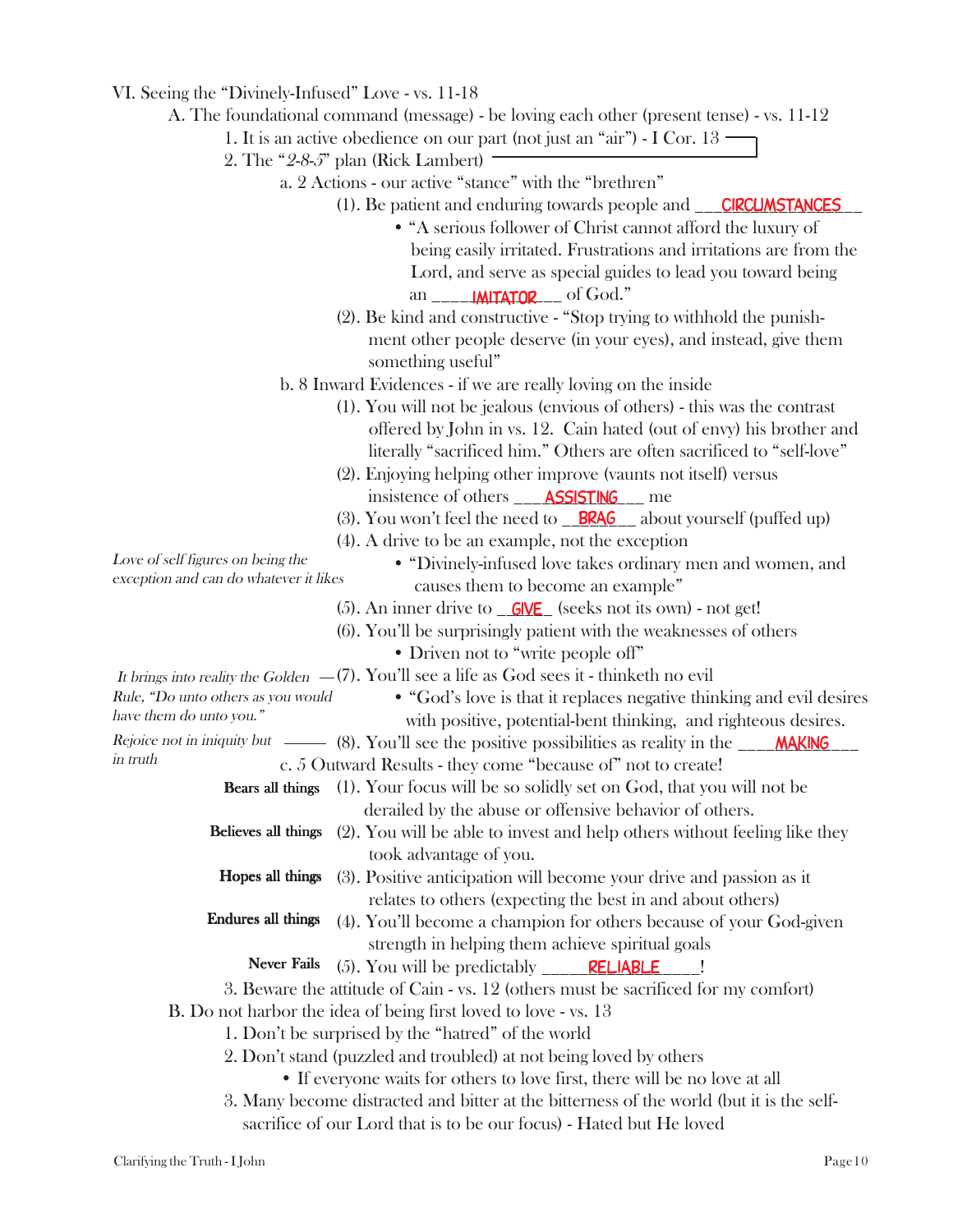|  |  |  |  |  |  |  |  | C. Divinely infused love: attitude and evidence of life-vs. 14- |  |  |  |
|--|--|--|--|--|--|--|--|-----------------------------------------------------------------|--|--|--|
|--|--|--|--|--|--|--|--|-----------------------------------------------------------------|--|--|--|

- 1. "Love is a token that we are translated from death to life, for by the effects the
- <u>\_\_\_\_\_\_\_CAUSE</u> \_\_\_\_\_\_ is known." GBN
	- a. We know we are truly "born again" because we truly consider others
		- The heart nature of man is to love himself (at all costs) Others are loved only inasmuch as they "love" (benefit) me
- b. I know I love when it hurts me more to see others hurt more than myself
- 2. For this love must give itself for the other vs. 15-16

It is one "murdering" > a. Whoever "hates" (detests) has the spirit of a "murderer"

b. A believer will not come to the point they cannot "stomach" another brother not one who has murdered. Emphasis

not what I was

- (1). Resentment comes when I see how others mistreat me
- is on what I am now,
- (2). Resentment comes when I see how I am not "\_\_\_\_\_\_\_\_\_\_\_\_\_\_\_\_\_\_\_\_\_\_\_\_\_\_\_\_\_\_\_\_\_
- (3). Resentment comes when I see how comfort is most important
- c. Love is seen in deeming another's life (on this earth) above my own
	- (1). Our Lord died that many would be saved
	- (2). Having been the recipient of such love, we are obligated to love in kind
	- (3). Lay it down (at (for) another's disposal)
- 3. Thus, the "smaller" needs of others should not "phase" us vs. 17
	- a. Whoever has what is needed for this life and sees one who does not, if they do not assist, how can the love of God "dwell" in them?
	- b. "Withhold not good from them to whom it is due, when it is in the power of thine hand to do it." Proverbs 3:27
	- c. All we have is from God. How can we justify not sharing it? A believer will not deem an \_\_\_\_\_\_\_\_\_\_\_ of greater value than a person! item
		- Greed is considered wicked because of this
- 4. It must be lived, not simply professed vs. 18
	- a. Don't consider yourself loving because it is written or spoken James 2:15-16
- All relationships must see its "proof" to survive
- Wanting or intending to love another is not, of itself, any value
- b. Reality of its existence is seen in its "working out" (εργον)- labor
	- c. Reality of its existence is seen in its "inescapability" truth
		- The \_\_**HEART** will not allow neglect! (because it's what I really am!)
- 5. This returns us to the 2 initial actions (our submissive obedience to see love infused)
	- a. Be patient and enduring with others (lit. far off anger with others)
		- (1). Love allows time to "get the real picture" Prov. 18:13
		- (2). We will not see them as they are in "need" without time
			- (a). Give others more than a "first impression" chance
			- (b). Allow more  $\sqrt{\frac{71ME}{}}$  to "get to know them" many are "standoffish" because they fear the obligation to love or be loved
	- b. Be kind (constructive) be pleasant
		- (1). Strive to be approachable don't communicate "beware of **DON**"
		- (2). Plan on being a servant to others helpful
	- c. Overall, we initially offer time and consideration to others remember, most will not be inclined to share their heart or heir needs without some "prying"
	- d. "He does not condemn kind words which are comforting and cheering, but warm words should be accompanied by warm deeds to make real "in deed and in truth". Here is a case where actions do speak louder than mere words." RWP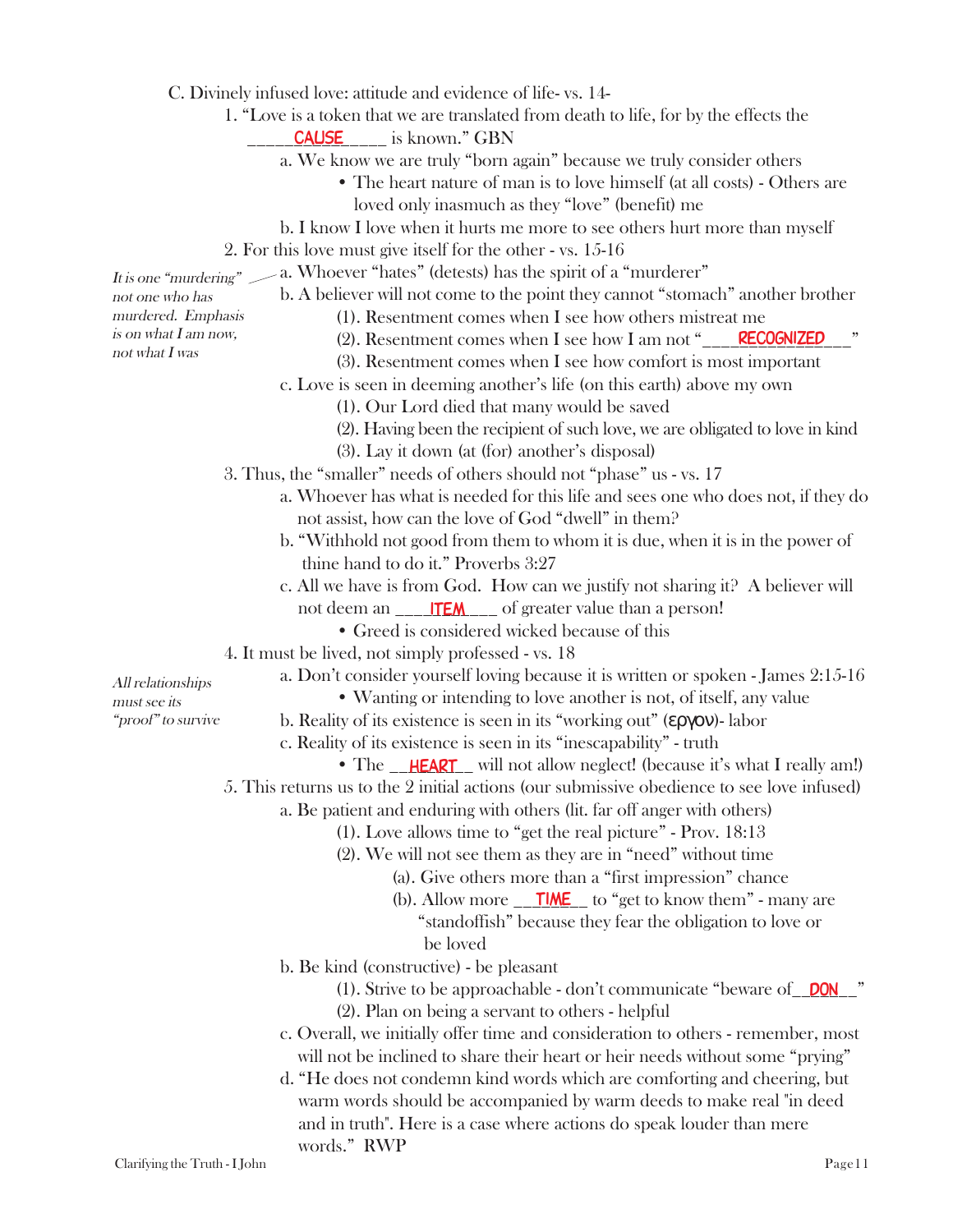|                        |                  | VII. The Need for a Confident (Assured) Believer - vs. 19-24                                              |
|------------------------|------------------|-----------------------------------------------------------------------------------------------------------|
|                        |                  | A. How do we know where we "stand"?                                                                       |
|                        |                  | 1. He had just addressed the need to love in action and in the heart (in truth)                           |
|                        |                  | a. This is partly how we "position" ourselves (if we are "of the truth")                                  |
|                        |                  | b. So that our hearts are "convinced" before Him (assured) - we are with Him                              |
|                        |                  | (1). It is our " $\underline{\hspace{1cm}}$ <b>FOOTING</b> $\hspace{1cm}$ " - implanted to take the blows |
|                        |                  | (2). It is our "traction" - ground grippers to enable progress forward                                    |
|                        |                  |                                                                                                           |
| The grip of            |                  | • The opposite being like walking on ice - there is no security                                           |
| "gripping fear!"       |                  | mixed with the expectancy of falling                                                                      |
|                        |                  | c. Doubt, <b>STIFLED</b> faith, causes us to stand still (spiritual panic, insecurity)                    |
|                        |                  | 2. The heart's need for convincing - its situation affects what we do (effectiveness)                     |
|                        |                  | a. If our hearts "condemn" us - our "conscience" "makes a note" against us                                |
|                        |                  | (1). We are "pricked" with a known fault (for instance, our lack of love)                                 |
|                        |                  | (2). We know our actions contradict who we are and what we should do                                      |
|                        |                  | (3). " it is set and placed in this office by God himself: the spirit of                                  |
|                        |                  | man, thus capacitated and empowered, is the candle of the Lord, a                                         |
|                        | Matthew Henry on | luminary lighted and set up by the Lord, searching all the inward                                         |
|                        | the "Conscience" | parts of the belly, taking into scrutiny and viewing the penetralia--the                                  |
|                        |                  | private recesses and secret transactions of the inner man, Pr 20:27.                                      |
|                        |                  | Conscience is God's vicegerent, calls the court in his name, and acts for him."                           |
|                        |                  | b. God is greater than this for He sees all! - there is reason to regret (conviction)                     |
|                        |                  | (1). The fear of the Lord promotes $\rho \text{URITY}$ - He knows all about me                            |
|                        |                  |                                                                                                           |
|                        |                  | (2). It places our "fellowship" in conflict (as when a wrong attitude                                     |
|                        |                  | towards a friend will do)                                                                                 |
|                        |                  | 3. On the other hand, a clear conscience (heart not condemned) yields confidence                          |
|                        |                  | a. This "confidence" is an "out- <u>Constructure SPOKENNESS</u> <sub>Constructure</sub> 2 a boldness      |
|                        |                  | • It was the cherished right of a citizen to speak freely in a free society                               |
|                        |                  | b. Again, the issue is our heart, not the Lord who condemns!                                              |
| The goal is to not get |                  | (1). With a clear conscience, we are more apt to "talk" regularly with Him                                |
| used to a "nagging"    |                  | (2). The disadvantage of a pricked conscience is our hesitancy                                            |
| conscience             |                  | • The shame of a contradictory life before His eyes will tend to                                          |
|                        |                  | make us SHY_ away from the Lord                                                                           |
|                        |                  | c. Obedience in the life of a believer carries with it a new found boldness!                              |
|                        |                  | (1). It's the "if God be for me" scenario - Rom. 8:31                                                     |
|                        |                  | (2). It will seem "more right" to approach Him as a son - as one "walk-                                   |
|                        |                  | ing worthy of the vocation" Eph. 4:1 (as does it justice!)                                                |
|                        |                  | B. And, in obedience, we ask and receive - vs. 22-23                                                      |
|                        |                  | 1. We receive what we ask because we "watch, guard" his commands                                          |
|                        |                  | • With idea of not allowing any to "escape" (they are respected; cherished)                               |
|                        |                  | 2. His instructions are viewed as non-optional as a means to "get the job" on earth done                  |
|                        |                  |                                                                                                           |
|                        |                  | • As with any commanding officer, the "underlings" are driven to PLEASE                                   |
|                        |                  | 3. Obedience is condenced into two concepts                                                               |
| <b>Believe Him</b>     |                  | a. Believe "on the name of his son" (ultimate confidence in His authority)                                |
| Obey Him               |                  | • I have this privlege because of Who He is and what He did for me                                        |
|                        |                  | b. Love one another - as He instructed                                                                    |
|                        |                  | 4. A purpose " <b>BENT</b> " towards obedience asks for the right things (He will surely give             |
|                        |                  | what is required in the acting in harmony with His plan)                                                  |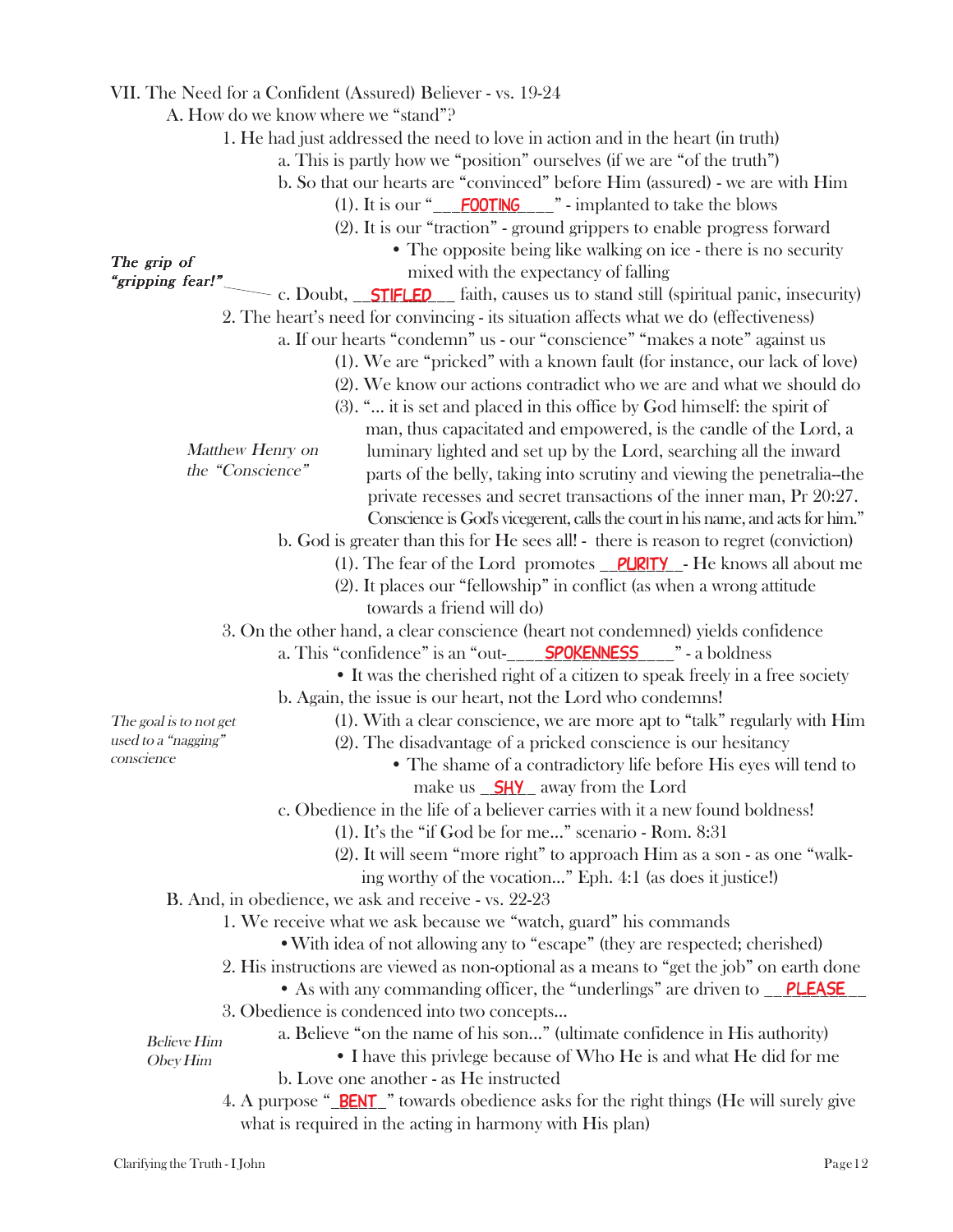|                                                                  |                                                      | C. The work of the Spirit in us is the foundation to our confidence - vs. 24                    |
|------------------------------------------------------------------|------------------------------------------------------|-------------------------------------------------------------------------------------------------|
|                                                                  |                                                      | 1. Those who "dwell" (abide) in Him Keep His commands (cherish, protect)                        |
|                                                                  |                                                      | 2. We know this (as a matter of objective evidence) because of the effects of the Spirit        |
|                                                                  |                                                      | Selfishness a. Love - Selflessness consumed with the desire for the <u>PEST</u> for others      |
|                                                                  |                                                      | Despair b. Joy - Calm delight, a steadily contented spirit                                      |
|                                                                  |                                                      | Fear / Frustration c. Peace - Moderation, calmness (confidence in God)                          |
|                                                                  |                                                      | Proudly Critical d. Longsuffering - Forebearance, with people and circumstances (far off anger) |
| Results of the Spirit in Gal. 5:22-23<br><i>Vs. Human Nature</i> |                                                      | Inconsiderate e. Gentleness - Kindness (USEFUL USE As an encourager)                            |
|                                                                  |                                                      |                                                                                                 |
|                                                                  |                                                      | Envy/Resentment f. Goodness - Actively pursuing the "good" for others (an "active improver")    |
|                                                                  |                                                      | Inconsistent g. Faith - Faithful to others and the Truth (motivated and sustained by faith)     |
|                                                                  |                                                      | Explosive h. Meekness - "Gentleness of strength" - controlled responses to wrong/injury         |
|                                                                  |                                                      | Self-indulgent i. Temperance - Self-control over evil __ INCLINATIONS                           |
|                                                                  |                                                      |                                                                                                 |
|                                                                  |                                                      | • These will "contrast" false prophets led by false "spirits"                                   |
|                                                                  |                                                      | VII. "Put to the Test" Every "Spirit" - 4:1-6                                                   |
|                                                                  |                                                      | A. Do not be too trusting of seemingly good intentions and good teaching - vs. 1                |
|                                                                  |                                                      | 1. Literally, do not trust everyone who claims to be led by the Holy Spirit                     |
|                                                                  |                                                      | a. It will not be by number nor by miracle that authenticity is discovered                      |
|                                                                  |                                                      | • In Deut. 13:1-5 if a prophet come with miracles yet his message                               |
|                                                                  |                                                      | diverts from the Lord, he is to not be followed!                                                |
|                                                                  |                                                      | b. Even an __ ANGEL __ is to to be "checked out" - Gal 1:8                                      |
|                                                                  |                                                      | 2. The "spirits" (origins of belief and actions) are to be tried!                               |
|                                                                  |                                                      | a. This is to be our general approach to life - I Thes. 5:21 (prove all things)                 |
|                                                                  |                                                      |                                                                                                 |
|                                                                  |                                                      | • Grasp tightly was is right (as to secure it from personal loss)                               |
|                                                                  | Does it lead to the                                  | b. Critique all that comes (esp. in the name of the Lord) to influence thought                  |
|                                                                  | edifying of simply                                   | and life - with full expectation of false teachers (influencers) all around                     |
|                                                                  | self or of the Lord                                  | • "Truth is the foundation of simulation and counterfeits; there had                            |
|                                                                  | and His church?                                      | been real communications from the divine Spirit, and therefore others                           |
|                                                                  |                                                      | pretended thereto." MH                                                                          |
|                                                                  |                                                      | c. Beware when <b>ATTENTION</b> is sought more for the "man" than the Lord                      |
|                                                                  |                                                      | • The truest essence of the Holy Spirit is the magnification of Christ;                         |
|                                                                  |                                                      | thus any other emphasis is to be considered suspect                                             |
|                                                                  |                                                      | B. Discriminate with the truth - vs. 2-4                                                        |
|                                                                  |                                                      | 1. The "spirit" of the belief (teaching) must be two-fold:                                      |
|                                                                  |                                                      | a. That Jesus is the "Christ" - the Messiah, Redeemer, God Himself                              |
|                                                                  |                                                      | • Acknowledging the perfect redemption and love for us                                          |
|                                                                  | The "flesh" can be                                   | b. That He came physically (in the flesh) not as it were, a semblence                           |
|                                                                  | conquered and used                                   | (1). That even the flesh could be "redeemed" (in contradiction to popu-                         |
|                                                                  | for the eternal                                      | lar teaching that all flesh was evil)                                                           |
|                                                                  | purposes of God                                      | (2). This led to an excusing of immorality (it was just the body)                               |
|                                                                  |                                                      | c. It is not simply spoken, it is believed (dictates life)                                      |
|                                                                  |                                                      | 2. Those not "confessing" (agreeing with this) are against Christ                               |
|                                                                  |                                                      | a. It is essential we check to see where a teaching intends to lead                             |
|                                                                  |                                                      | • Is it "faddish" (passing) or is it eternal?                                                   |
|                                                                  |                                                      | • Does it build awe for the Lord and dependence on Him or awe of self                           |
|                                                                  |                                                      | with greater self-reliance?                                                                     |
|                                                                  | Popularity is a difficult<br>lure with which to deal | b. Do not be intimidated by their numbers - vs. 4                                               |
|                                                                  | Clarifying the Truth - I John                        | Page13                                                                                          |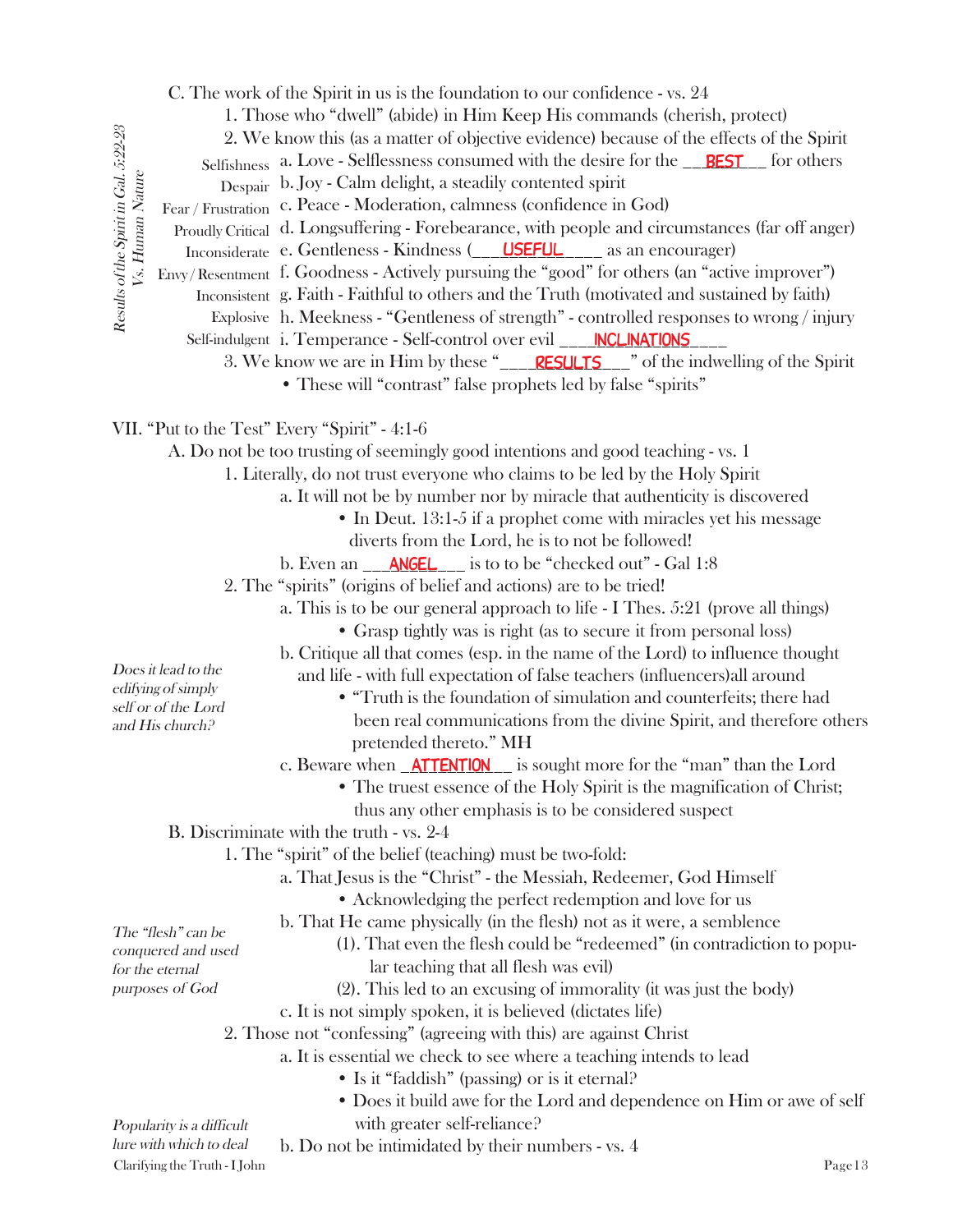- 3. Their "intimidation" will be strictly "of this world" vs. 4
	- a. We have "\_\_\_\_\_CALM \_\_\_ confidence of final victory" RWP
	- b. We are "of God" out from God, on the "side" of God
		- It is to be understood that there will be distinctions we will not
			- "blend" in with the surroundings; we must expect to be challenged
	- c. The distinction, though, is found in the difference of **BELIEF** (systems)

C. The world "applauds" its own and persecutes dissenters - vs. 4-6

- 1. Being on the side of God, we have the "unfair" advantage we cannot lose
	- Yet the clear distinction is made; we will not win of our own will and power, but through the power of Him Who is in us (these "fruits" (results) of the Spirit working in us to produce that which contradicts the world

2. They (those anitchrists and their followers) are on the side of the world

- a. One of the popular term for this would be "humanists"
- b. They are united in their goal for the "good of man" above all else
	- This contrasts the seeking of the will of God in all things (not what is necessarily the best for me or others, but what is best in the working out of God's ways and will in the matter.)

c. They speak the message the world wants to hear (they endorse (commend themselves among themselves) what supports the popular trends)

• II Cor. 10:12 - "For we dare not make ourselves of the number, or compare ourselves with some that commend themselves: but they measuring themselves by themselves, and comparing themselves among themselves, are not wise."

d. The world will hear them because it is what they want (it will be popular) possible what God wants!

3. It must be remembered, that this is describing professing Christians

- 4. Those of God hear (accept) the teaching of the \_\_\_\_**APOSTLES** (we) vs. 6
	- a. This is not the "we" as in all of us, but the "we" of John and the other apostles
	- b. Those popular teachers were adding and taking away from the revealed
		- revelation they put their "spin" on it (they seek to improve, not clarify)
			- •Much will be done to make Scripture fit the times, not make the times fit the Scripture
- 5. This is one of the clearest ways to spot Truth and error vs. 6
	- a. Hereby we know by this we can figure it out (standard of comparison)
		- b. Their "reverence" or lack of it will be a factor there is no NT example of the
		- truth becoming "world popular" if a teaching does, it should be suspect
			- "error" means fraudulent (as it is an imposter, posing as the truth)

D. Recognize the importance of maintaining the Truth - Judges 1:27-2:10

- 1. Israel was incomplete in their work (obedience) in claiming the land
	- a. They did not drive out the "wicked" inhabitants of the land (as instructed)
		- The Canaanites had what was popularly considered a legitimate religious system (espousing the greatness of Baal and his causes)
		- They had **REPLACEMENTS** for God and godliness (as will the modern)

Consensual by groups

- b. They became content with partial progress "Neither did..."
	- They became tolerant of dangerous influences
- 2. They did not pass on godly teachers Judges 2:6-10
	- a. When they died off the next generation arose without firsthand knowledge of the greatness of God's working

Romans 1:32 they glory and endorse what in truth contradicts God, even using a "front" of religion

We are not to be of those who seek out only endorsers of what they want, but those who endorse as stictly as

To "try" them is to "put them up to the light" to spot flaws -

δοκιµαζω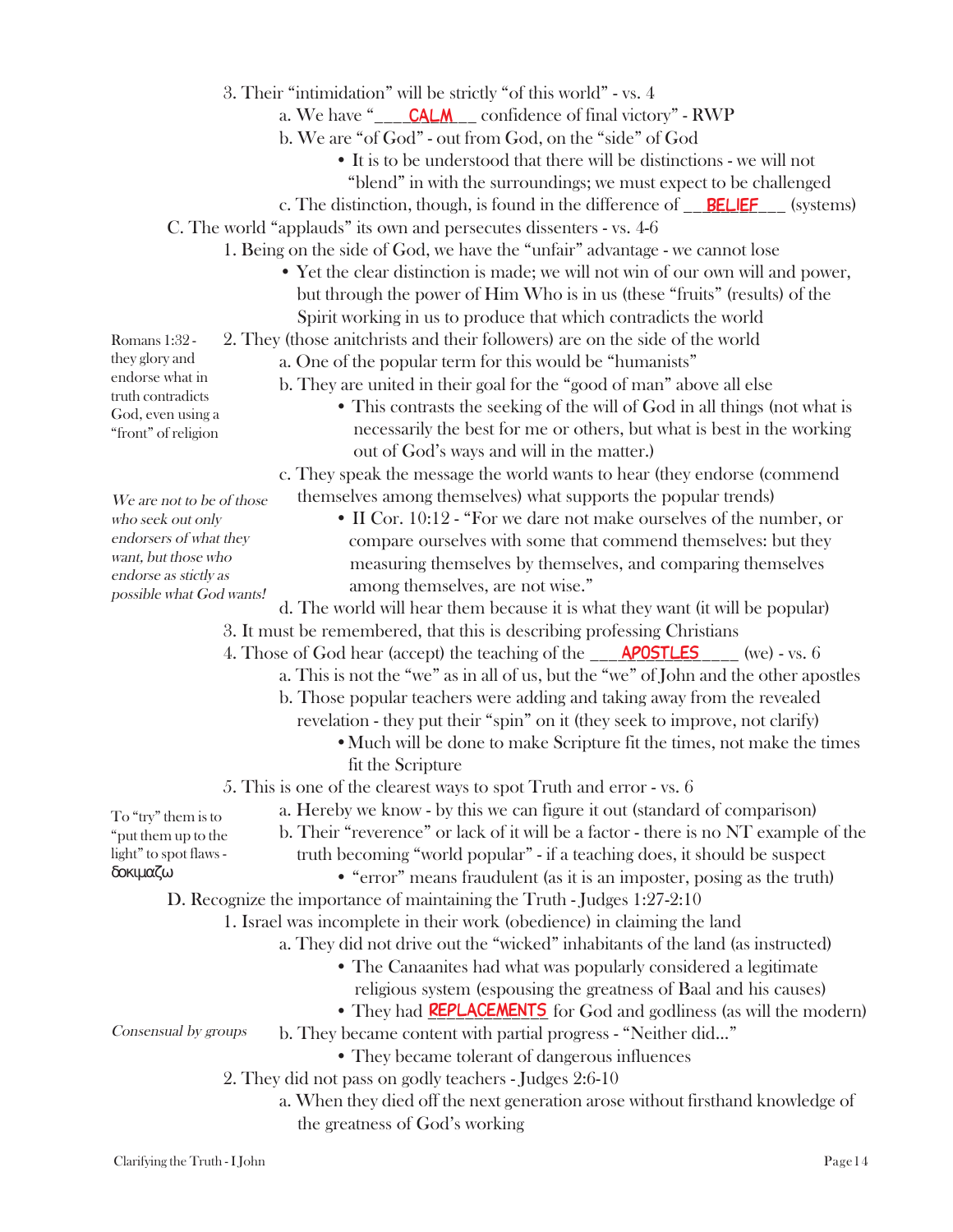|                                                                                    | (b). They did not know the Lord - they had not been taught                                         |  |  |  |  |  |  |
|------------------------------------------------------------------------------------|----------------------------------------------------------------------------------------------------|--|--|--|--|--|--|
|                                                                                    | 3. Recognize the danger of second generation apathy                                                |  |  |  |  |  |  |
|                                                                                    | a. Each church or family is one generation away from ______ <b>APOSTASY</b>                        |  |  |  |  |  |  |
|                                                                                    | b. Apathy is lacking concern for what is right (just don't care) - evidenced in lack               |  |  |  |  |  |  |
| of time given investing the "best" into others                                     |                                                                                                    |  |  |  |  |  |  |
| c. People will do what is right in their own eyes (this is why "right" needs to be |                                                                                                    |  |  |  |  |  |  |
| defined! (taught and demonstrated till proven real)                                |                                                                                                    |  |  |  |  |  |  |
|                                                                                    | d. What is needed?                                                                                 |  |  |  |  |  |  |
|                                                                                    |                                                                                                    |  |  |  |  |  |  |
|                                                                                    | Versus giving up or in (2). Patience to wait for God's direction and purposes (counsel) - Psa. 106 |  |  |  |  |  |  |
| Versus passing worldy infatuations                                                 | (3). Building an awe for God versus man or things                                                  |  |  |  |  |  |  |
| Versus worldy intimidaton                                                          | (4). Reminders of God's $\sqrt{\text{OPTENTIAL}}$ strength in any situation (faith)                |  |  |  |  |  |  |
| Versus "backbiting"                                                                | (5). Submission and respect of God-give authority                                                  |  |  |  |  |  |  |
|                                                                                    | VIII. The Underlying Reason Why True Christians Love - vs. 7-21                                    |  |  |  |  |  |  |
|                                                                                    |                                                                                                    |  |  |  |  |  |  |
| A. Love comes from God - vs. 7-8                                                   |                                                                                                    |  |  |  |  |  |  |
|                                                                                    | 1. He is the originator of Love - it is His design and purpose                                     |  |  |  |  |  |  |

- a. The popular ideas of love were two-fold:
	- (1). ερος sensual (getting, lusting) focus is on receiving
	- (2). φιλια Mutual love (friends) it gives as long as it receives
	- b. The obscure form of love was brought to attention by the Lord
		- (1). αγαπη Selfless focused on giving without proper return
		- (2). It is finding value in the investment in others (as I have received)
- 2. This distinct love defines our "works'" \_\_\_\_\_\_\_\_\_\_\_\_ I Cor. 13:1-3 value
	- a. If one could talk in all languages (even angels) it is valueless without love
	- b. If one has special spiritual discernment and powerful faith to do miracles, it is literally "nothing" if not done for love of God and others
		- Literally, an "absolute \_\_\_\_**ZERO** \_\_ " RWP
	- c. If one does greats works of "charity" and self-sacrifice, the personal profit is none at all (it has no lasting value to one's self)
	- d. This is why there should almost be a "pleading" for love for each other
	- e. This involves a few key actions on our part...
		- (1). Time is spent on others I should love (we invest in what we love: if we need to develop a loving heart, we must invest!)
		- (2). Learning the needs of those I am to love and participate in the meeting of them (always an alert investigator)
		- (3). A reordering of personal priorities so as to not hinder this love
- B. Love defined in action by the originator God Himself vs. 9-10

1. The essence of love is giving - (manifested - made apparent by God giving)

- a. He gave the very best His only son
	- b. Love gives the best (being "cheap" while giving is not love)
		- It is not necessarily the giving of things, but of giving one's heart
	- c. This is all illustrated in John 3:16 God love, God gave (for our best)
- 2. He loved us, not because we loved Him
	- a. Love is the initiator, not the responder (not focused on the recipient's response)
	- b. It is driven by the need not the \_\_\_\_\_\_\_\_\_\_\_\_\_\_\_\_\_\_\_ worthiness
		- These are to characterize us! (This separates  $\phi \iota \lambda \iota \alpha$  from  $\alpha \gamma \alpha \pi \eta$ )

Love of God motivating love for others has to be the key criteria in the "gold, silver and precious stones" of I Corinthians 3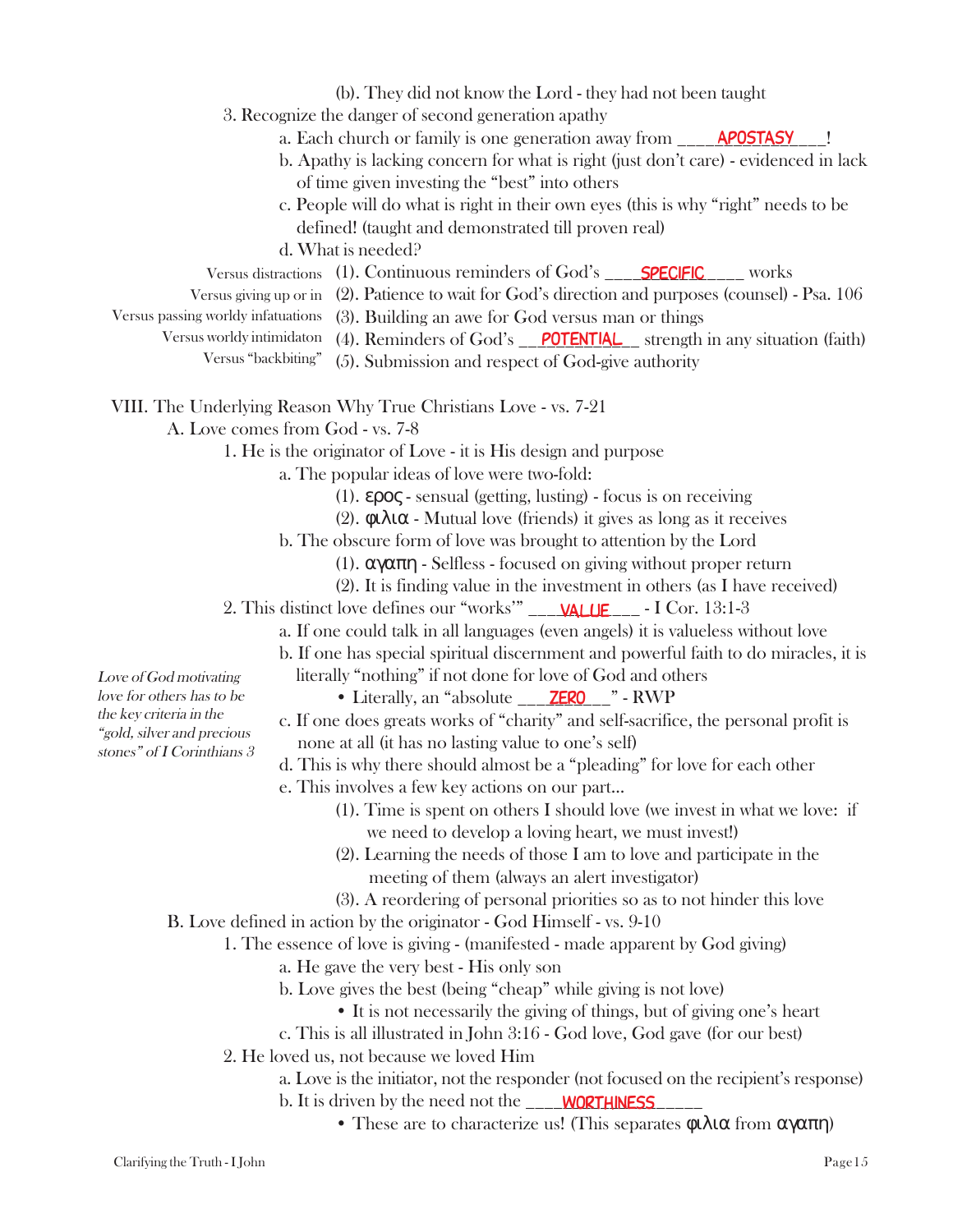- 3. God's love provided the means to "pay the due" of our sins
	- a. This is the heart idea of "propitiation" appeasement; paying off the debt
	- b. Love is evidenced best when we are given the opportunity to forgive the "debts" of others to us, constantly keeping clear any offenses others may "steer into" against us!

C. Seeing God at work in ourselves (proof of God)- vs. 11-13

- 1. If God loved us in such a manner, in such a manner we are indebted to love
	- a. He loved so purposed in Himself
	- b. He gave (sent)- of what was most \_\_\_\_<mark>PRECIOUS</mark> \_\_\_\_\_
	- c. He "stooped" when we were most unlovely!
- 2. How better to demonstrate (prove) the Spirit of God? vs. 12
	- a. No "man" has ever truly seen God (as no one will this side of eternity)
		- There is a better way to **PROVE** God than the miraculous!
		- b. God's Spirit in us works its way to completion in our love for others
			- (1). Here is how His love is "perfected" (brought to the goal (intention)

(2). His love of us and in us will work its way out to the expression to others c. Think of it like in a family - how can brothers and sisters say they love their parents if they do not love each other?

(1). If I love God, I love what He loves (He loves the "brethren")

(2). So how can I say I love God when I cannot "stand" one of His?

- 3. Again, it is this outworking of His Spirit that gives us confidence vs. 13
	- a. An unloving or "hateful" believer will struggle with **DOUBTS**
	- b. God gives us insights into the flaws and error of others to be an active participant in the solution to the problem. The solution does not lie in condemnation or in giving-up on the "brethren" but in the longsuffering with them for their best! (This defines God, this defines those in whom He dwells)

## D. A firsthand account - vs. 14-16

- 1. Again, John was an actual witness to the coming of the Lord
- 2. The Father sent the Son to be the Saviour of the world (offered, but not all receive)
	- In love, God's offering was not based upon the world's response, but on His plan for what was best and needed (as love always acts)
- 3. Those confessing that Christ is God, God dwells in them (flesh and blood could not reveal this to us - Mt. 16:17) - so knowing and believing this to be fact, we love - this is the source of being able to continually love without expectation of return
- 4. He who remains loving, remains assured he/she is in the God so it is coming to grips, firsthand also, with knowing I am a loving person
- Submitting to the opportunities to express God's love to others **THROUGH** me! E. Perfected love versus fear - vs. 17-23
	- 1. "There is not fear in love" no dread
		- As others may fear a great man of authority, wielding power over life and death for a person, his children, confident in his love, do not dread him
		- 2. "Matured" love makes fear "go away"
			- a. Just as we do not shy back from eternity (we come with boldness), the love we demonstrate should not carry with it a "price"

b. Just as we do not fear God's love being subject to "take-backs" neither should our love be "subject to change"

3. If we doubt the love of God for us, we will be unloving with others (vacuum like)

Clarifying the Truth - I John Page 16

God's love does not carry with it a weight, neither should our love carry with it a "maintenance fee"

• " **CONDEMNED** " people are not likely to be loving!

His qualities in us prove to others the exitence and wotking of God, and in turn prove to self the existence of God within.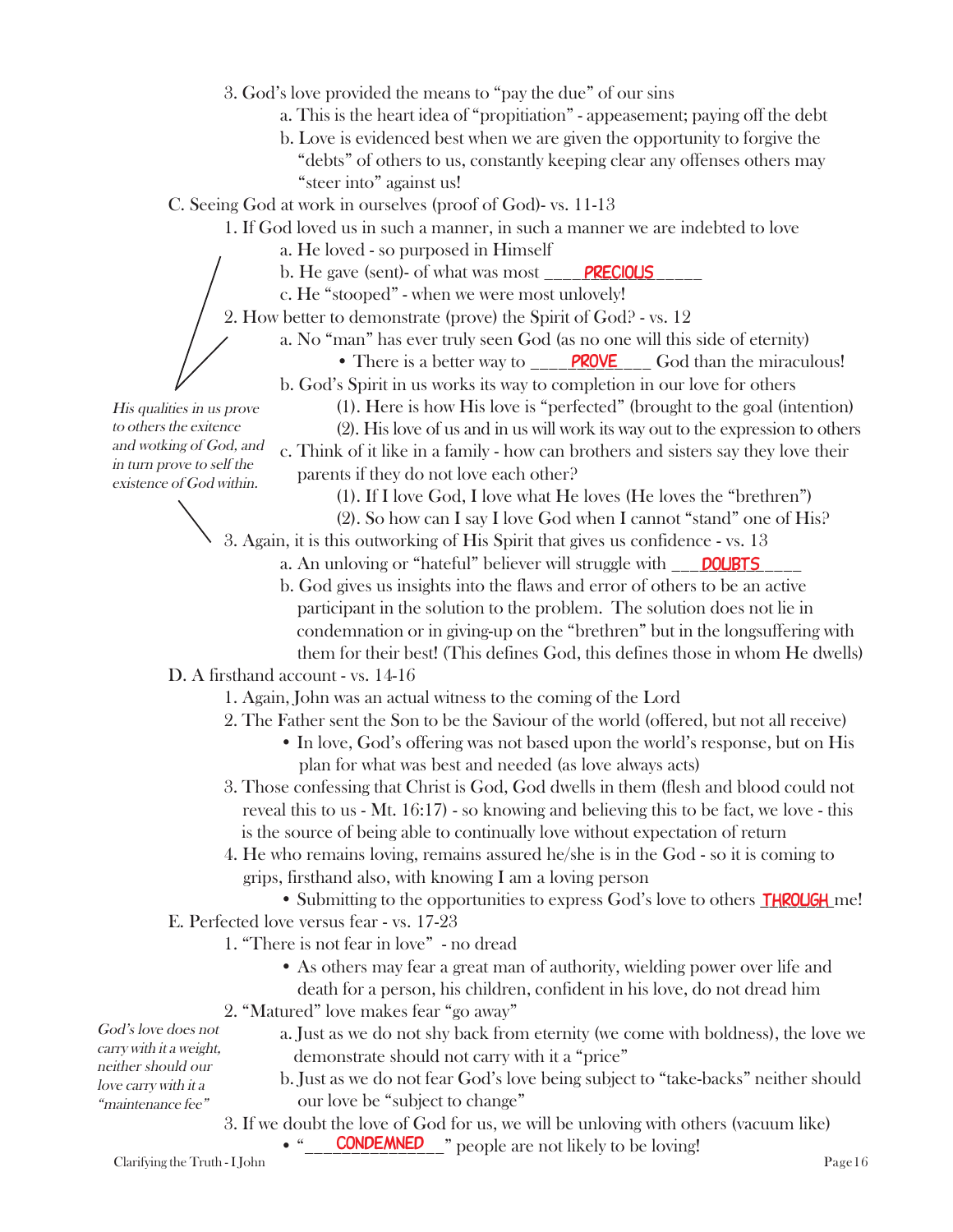4. This is the type of love we ought to \_\_\_\_**EMULATE** 

Striving to avoid intimidation in relationships

(1). If one knows truly they are loved, they have no dread in the relationship (2). We are to seek opportunities to "prove" our love to cause others no reason whatsoever to dread a relationship with us

5. We do this because we were responders to God's love, not initiators - vs. 19

- (1). We would not love God at all except that He loved us first
- (2). I, then, must expect to initiate love (when proven this way, it matures the process and casts out fear based in the doubt of - "what can possibly go wrong?")
- 6. How can we say (believe) we love God when we do not love those we can see?
	- (1). It is a farce to say one loves God and "hates" his brother
		- (a). To hate is to "detest" or despise usually based upon a **DIFFERENCE**
		- (b). The natural source of detesting is disassociation it is not what I like

• Either I will expect others to conform to me or I will expect me to conform to God

- (c). The heart of love is based on a voluntary submission of the will to treat another as I want to be treated in spite of differences
- (d). It is the cherishing of another (giving to them "weight") the two initial evidences of love are "longsuffering" and "kind" (sensitive to others' hearts) - not failing to consider their perspective or condition
- (e). This "hate" is to not "bear with" the "oddities" of others and to then act or speak (originating in the thoughts) ungraciously

(2). We see our "brothers" but not God

- (a). To "see" here is to  $STUDY$  or observe over time (they are obvious)
- (2). It is human nature to base love on the observable (loving what is admirable and loving, with  $\rho$ <sup>TY</sup> , what is not)
- (3). So, if we cannot submit to love what is observable, how can we submit to love what is not?

(3). We, then, are commanded: if we would love God, we will love our brothers

• Again, love is predispositioning my will to see the need for loving in all

# IX. Final Exams for Our Love of God - 5:1-3

A. The initial test of our purity in the Truth is our love of God

- 1. Our love of God is first seen in fully believing that Jesus is the promised Messiah
- 2. Belief and love go hand-in-hand
	- One will not love what they do not believe in or of (that it is worth it in my obedience to God and in the need of the brother, and in the enhancing of my own life) - actually, loving my fellow Christian fits my best interests
- B. Another test is our love of those "begotten" of Him Who "begets"
	- 1. "Our love to them appears to be sound and genuine when we love them not merely upon any secular account, as because they are rich, or learned, or kind to us, or of our denomination among religious parties; but because they are God's children, his regenerating grace appears in them, his image and superscription are upon them, and so in them God himself is loved." MH

God by selfless acts of love for others while proving my love for others with obedience to God (for their sake and my own.)

I prove my love for

- 2. "All friendship must be tested by loyalty to God; all love to Him must be tested by charity." Ellicott
- 3. His commands in such areas are truly not "grievous" were we "perfect" they would be our natural choice - the love of God prompts keeping His commands which, in turn, benefits all those we come in contact. - vs. 2-3

Clarifying the Truth - I John Page 17

The living example of what love entails is our Lord in Philippians 2 where he "emptied Himself of Himself"... love is "full of others and God rather than full of self!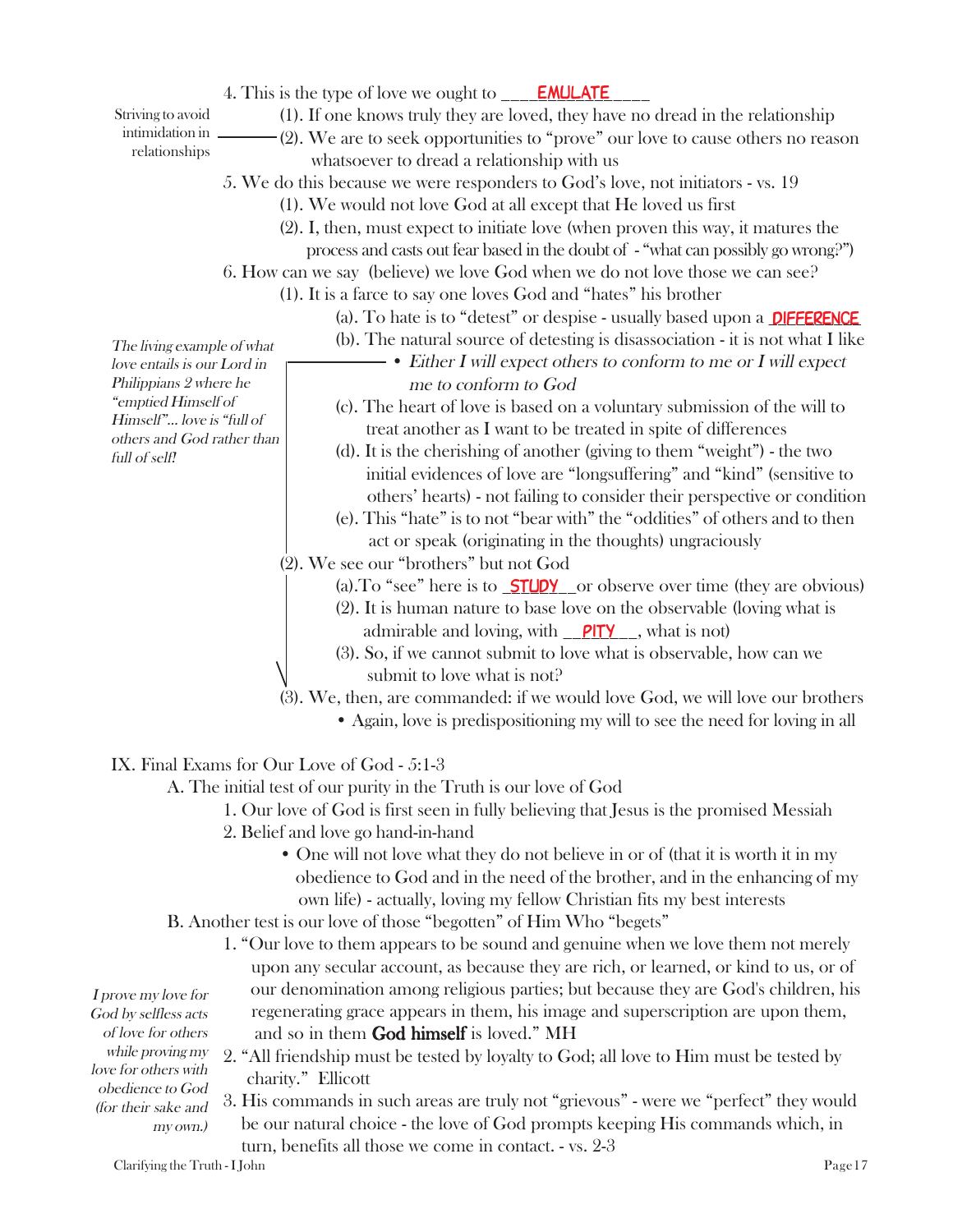4. These commands of God only become burdensome when our desires lie elsewhere •This is the crux of the matter - love of self versus love of God - I will obey the one I love the most

X. Called to be Overcomers - vs. 4-10

- A. "Whatever" is conceived (planned and purposed) of God is always victorious vs. 4
	- 1. The enemy pushes the "world" as the dominant force with which to be reckoned
		- a. It represents to us the intimidation of worldly \_\_\_\_\_\_\_\_\_\_\_\_\_\_\_\_\_\_\_ (how to live)
		- b. It represents to us the intimidation of worldly priorities (what's important)
	- 2. The true "scheme" of things is the seemingly "behind the scenes" workings towards the <u>\_\_\_\_**IMMINENT**</u> \_\_\_\_\_ victory of the cause of Christ
	- 3. What is the conquestor of the worldly system? our faith
		- a. Yet, it must be clear, it is not the strength of our faith but the **OBJECT** of it!
		- b. It is the faith in Jesus as the Son of God that conquers
	- 4. The enemy will strive to represent the cause of Christ as a "loosing" matter
		- a. This is why the claim "His commands are not grievous"
- As David wrestled with the mocking statements of the enemy, "Where is your God?"
- b. The enemy does not reveal the truth it is far more grueling to maintain (keep up) with the world standard (commands, trends, expectations, loves - all which change with time) than it is the steady, grace-induced obedience to a loving God with truly desired outcomes
- c. It is the building of confidence that John is driving at

B. The object of our faith, Christ, was proven three-fold (to meet the "legal" requirement of proof)

- 1. The three-fold witness on the earth: vs. 6-8
	- a. He came by water the consecration and endorsement at His baptism
	- b. He came by blood the sacrificial death on the cross and miraculous resurrection
	- c. The inner witness of His Spirit in us (inner confidence working outward evidence)
	- 2. If we are likely to believe the witnesses of man, we must hold God's witness higher vs. 9
		- a. This is why the " $\frac{\textsf{FEAR}}{\textsf{FEAR}}$  of man" is a snare Pro. 29:25
		- b. This pivots on our "paradigm" structure of thinking (with a bias)
- As overcomers, we have a conscious "bias" towards trust in God's "greaterness"
- We are prone to seek evidence that supports our paradigm, which if biased towards fear of man, excludes or writes-off evidence from God; yet if biased (in faith) toward God we are prone to exclude or write-off man's best "evidence"
- c. We must not feel "guilty" when faced with seemingly contradictory evidence from man against God or His ways (as man constantly down-plays evidence from God)
- 3. The "witness" of the life and sacrifice of Christ act as credit to our belief or condemnation to our disbelief - vs. 10
	- a. We act as support to the fact of this truth we are not set aside to contradict with our words, thoughts or actions the rightness of God!

b. Those allowing an actual or mental position against the rightness of God in any matter side with those calling God a liar

- Those seemingly little negative thoughts or statements take on new meaning in light of these thoughts
- (the gospel truth) 4. We stand as the clearest evidence the world will most often see (Rev. 2-3)

Ephesus a. We live to overcome the that which **DRAWS** our heart from the love of God Smyrna b. We live to overcome the threats and troubles the world brings for non-conformity

We are to hold to a higher accountability to stand firmly against (in the truth of our character) those who disregard the record of God sending His Son